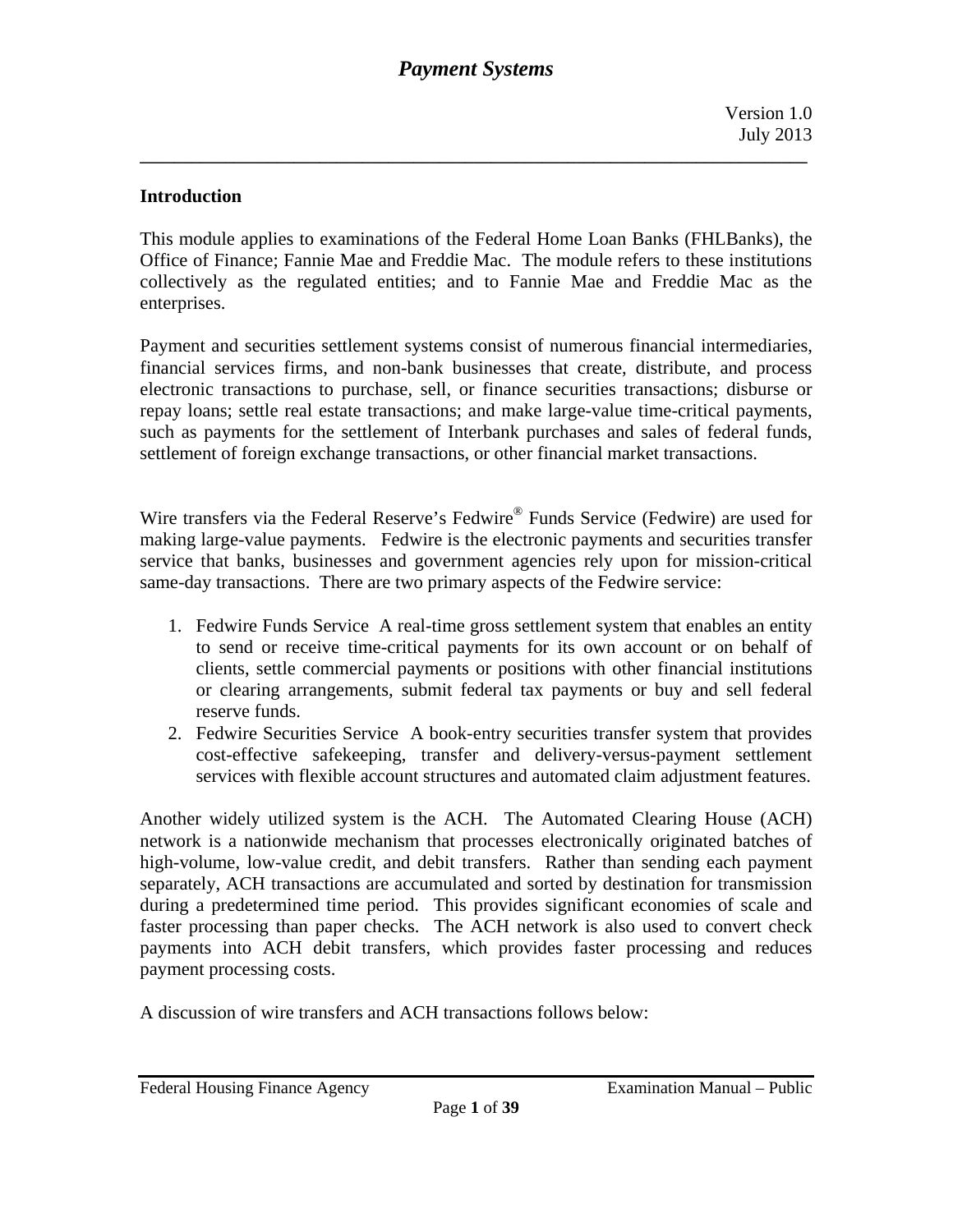**\_\_\_\_\_\_\_\_\_\_\_\_\_\_\_\_\_\_\_\_\_\_\_\_\_\_\_\_\_\_\_\_\_\_\_\_\_\_\_\_\_\_\_\_\_\_\_\_\_\_\_\_\_\_\_\_\_\_\_\_\_\_\_\_\_\_\_\_\_\_\_\_\_\_\_\_\_\_** 

#### *Wire Transfers*

The primary function of wire transfer systems is to transfer assets from the control and guardianship of one institution to the control and guardianship of another institution in a timely and efficient manner. Most financial transactions are conducted through telecommunications systems designed to handle the daily exchange of large volumes of funds and securities. Although several different mechanisms comprise the U.S. payments system, most of the dollar value of all funds transfers and much of the associated risk is concentrated in two electronic systems used principally to transfer large-dollar payments between financial institutions. Foremost is the Federal Reserve Banks' Fedwire<sup>®</sup> Funds Service (Fedwire). Second is the Clearing House InterBank Payments System (CHIPS), operated by the New York Clearing House Association and utilized primarily for international transfers.

A given funds transfer is a series of payment orders, beginning with the originator's instruction to its "sending bank" and ending with the acceptance by the "receiving bank" of the payment order for the benefit of a beneficiary. A "payment order" is an instruction from a sending bank to a receiving bank to pay or cause another bank to pay a fixed amount to a beneficiary. The order must be transmitted directly or through an agent to the receiving bank.

Controls at both sending and receiving banks must focus on the authentication of payment orders. Acceptance of a payment order by the receiving bank is based on a belief that the sender properly authorized the order. Acceptance means that the receiving bank is obliged to pay the beneficiary.

A materially erroneous or fraudulent transaction could have a significant effect on the financial condition of the regulated entity and could have associated legal and reputational risks. If a loss resulting from the transmission of an erroneous payment or fraudulent payment order will be borne by the receiving bank or by the sending bank depends on: (a) whether a "commercially reasonable security procedure" was in place by the respective financial institutions; and, (b) whether actual execution complied with the security procedure.

#### *Automated Clearing House (ACH)*

The following are examples of payment transactions that can be conducted through the ACH Network:

1) Payroll payments;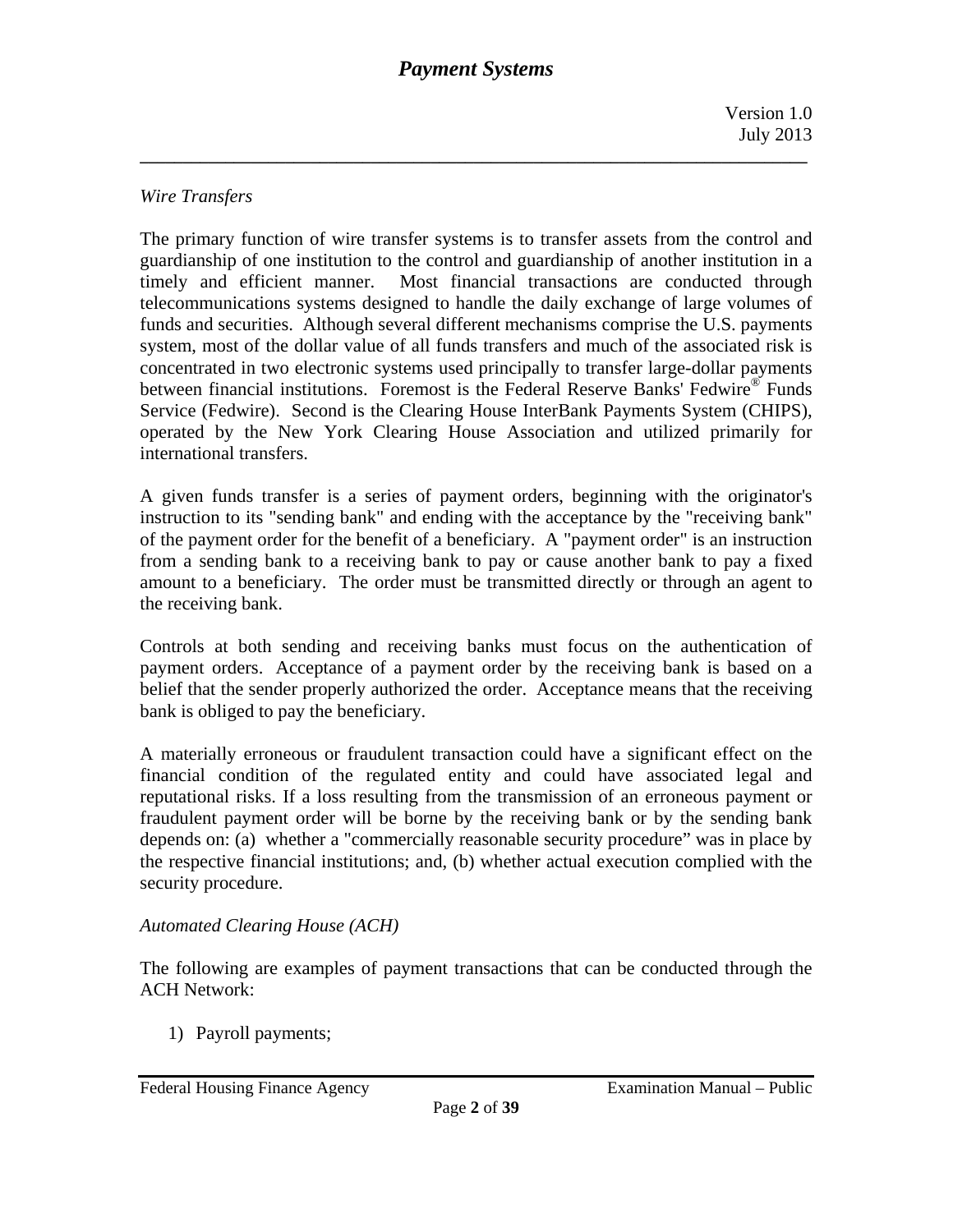- 2) Cash concentrations and disbursements;
- 3) Pension payments;
- 4) Loan and interest payments;
- 5) Tax payments;
- 6) Corporate-to-corporate payments;
- 7) Vendor payments;
- 8) Point-of sale-payments;
- 9) Insurance payments;
- 10) Utility payments; and
- 11) Customer initiated transactions.

It is important to identify the role played by the regulated entity in the ACH transaction, as there are different rules and requirements for the various participants. In addition, different rules and requirements exist for corporate and consumer accounts. The primary participants in an ACH transaction are described below.

#### *1) Originator*

An originator (Originator) is a person or entity that agrees to initiate ACH entries into the payment system according to an arrangement with a receiving person or entity (Receiver). The Originator is usually a company or an individual directing a transfer of funds to or from a consumer's or a company's account. Examples of Originators are:

- a) A corporate employer offering its employees direct deposit of payroll;
- b) A merchant or financial institution that offers point-of-sale activity to consumers; and
- c) An individual that initiates an entry through a bill payment service to a company for monies owed.

The Originator must initiate the transmission of batches into the ACH Network according to an arrangement with an originating depository financial institution (ODFI). The primary participant relationships for the Originator are with the Receiver and the ODFI, both of which should be identified and defined in relevant legal agreements.

 *2) Originating Depository Financial Institution (ODFI)* 

The ODFI is the institution that receives payment instructions from Originators and forwards the entries to an ACH operator (ACH Operator). A depository financial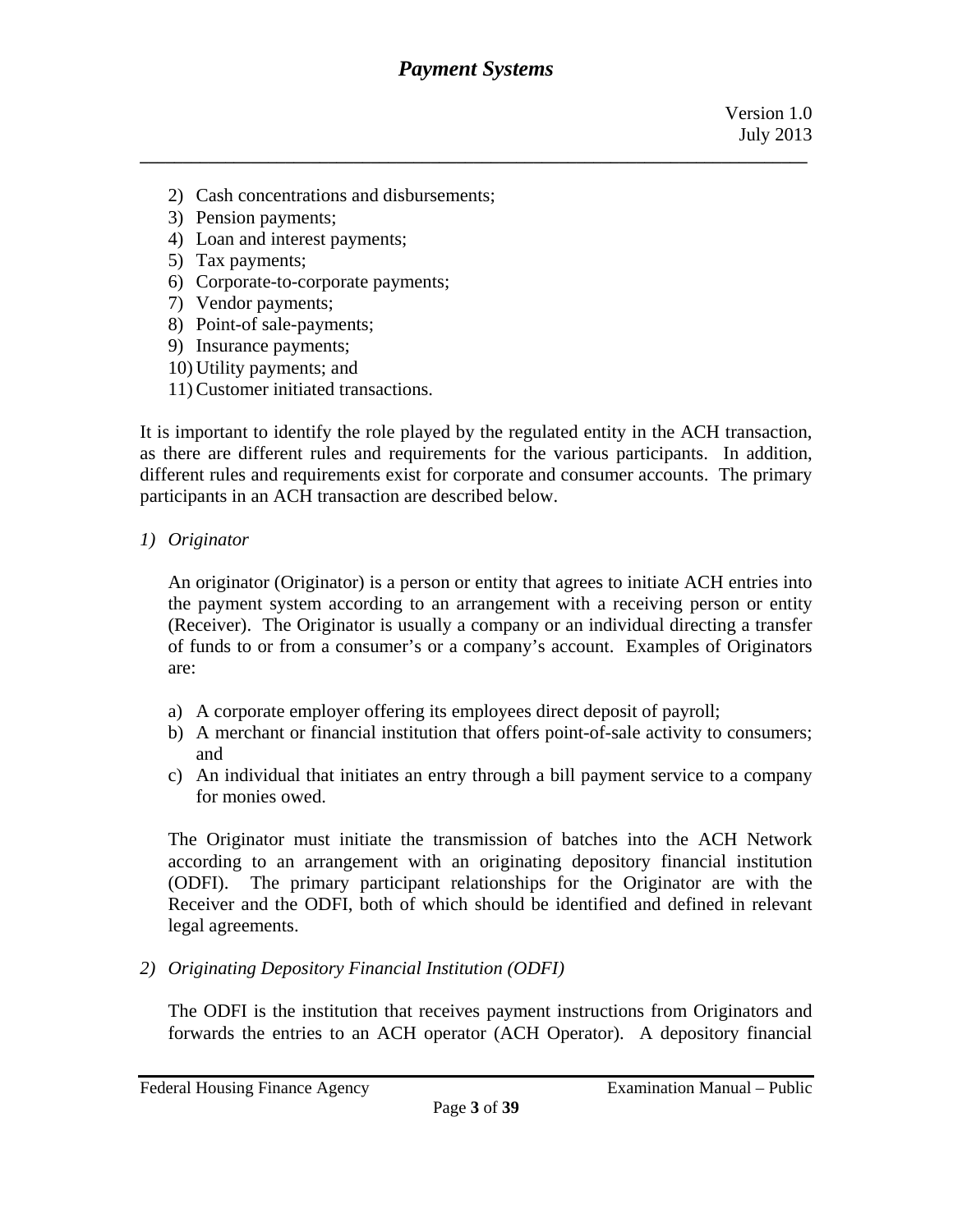institution (DFI) may participate in the ACH system as a receiving depository financial institution (RDFI) without acting as an ODFI; however, if a DFI chooses to originate ACH entries, it must also agree to act as an RDFI.

Primary ODFI responsibilities include:

- a) Ensuring that all entries are authorized;
- b) Transmitting the entries to the ACH Network in a timely manner in order to effect the transfer of funds on the appropriate date;
- c) Terminating the origination of entries when appropriate;
- d) Meeting the requirements for data security and personal identification numbers when applicable;
- e) Ensuring that the entries contain the appropriate information;
- f) Ensuring that information contained within reclamation entries is accurate;
- g) Ensuring that an agreement has been entered into with a sending point when a sending point is used to transmit ACH entries;
- h) Ensuring that the ODFI and any third-party service provider that performs a function of ACH processing on behalf of the ODFI are in compliance with the audit requirements as defined by National Automated Clearing House Association (NACHA); and
- i) Compliance with ACH operating rules adopted by NACHA (NACHA ACH Operating Rules).

The ODFI is solely responsible for entries originated by its corporate customers. The ODFI must execute a written agreement with its corporate customer that will, at a minimum, require the latter to adhere to NACHA ACH Operating Rules.

ODFIs are required to establish limits upon and monitor their exposure to risk when transmitting ACH credit and debit entries on behalf of their corporate customers. The limits should reflect ACH processing activity and should be monitored as a part of daily operations.

#### *3) Automated Clearing House Operator*

The ACH Operator is the central clearing facility operated by a private organization or a Federal Reserve Bank acting on behalf of DFIs, to or from which participating DFIs transmit or receive ACH entries. In some cases, there are two ACH Operators involved in a transaction, one operating as an originating ACH Operator and the other as a receiving ACH Operator. ACH Operators provide ACH processing services to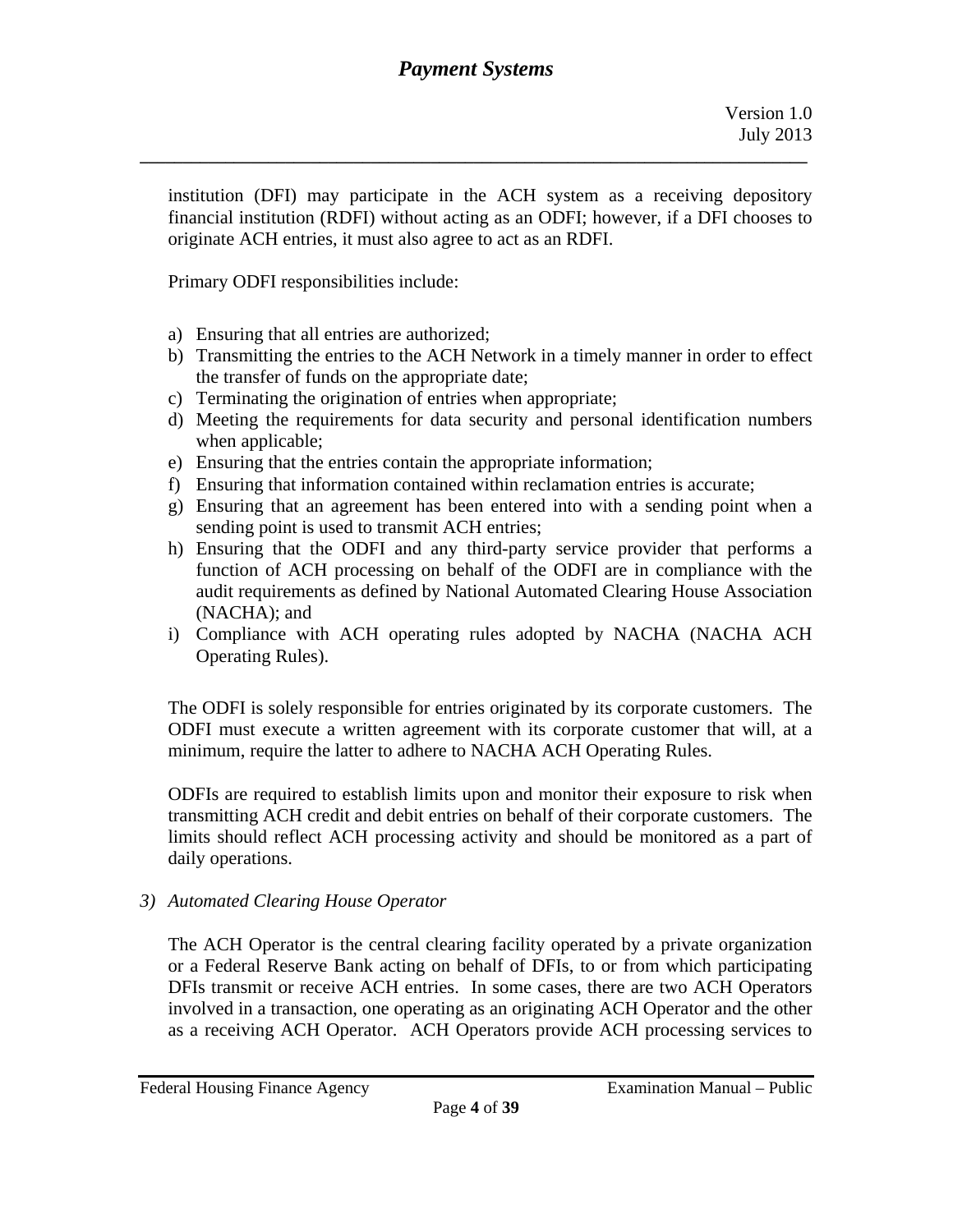DFIs under a written agreement or contract.

 *4) Receiving Depository Financial Institution (RDFI)* 

An RDFI is a participating depository financial institution that receives entries directly or indirectly from its ACH Operator for debit or credit to the accounts of its customers as Receivers.

An RDFI's responsibilities include the following in regard to receipt of ACH files:

- a) Timely receipt and validation of all ACH entries;
- b) Timely posting to the Receiver's accounts;
- c) Timely validation of pre-notifications;
- d) Timely return of entries not posted;
- e) Timely return of pre-notification entries;
- f) Notification to Originators of incorrect information on accepted entries;
- g) Timely handling of remittance data as required by NACHA ACH Operating Rules; and
- h) Transmission to a federal government agency of a consumer's or company's automated enrollment for a future credit or debit application.

The RDFI must execute the appropriate agreements with its ACH Operator in order to have ACH files delivered to the proper receiving point (Receiving Point).

*5) Receiver* 

A Receiver is a natural person or an organization that has authorized an Originator to initiate an ACH entry to the Receiver's account with the RDFI.

*6) Receiving Point* 

A Receiving Point is any site where entries are received from an ACH for processing. This may be a financial institution, its data center, or a data processing service authorized to receive entries on behalf of the financial institution.

*7) Net Settlement* 

Net settlement (Net Settlement) allows participants in private-sector clearing arrangements to exchange and settle transactions on a net basis through reserve or clearing account balances. Net Settlement is available to transactions that settle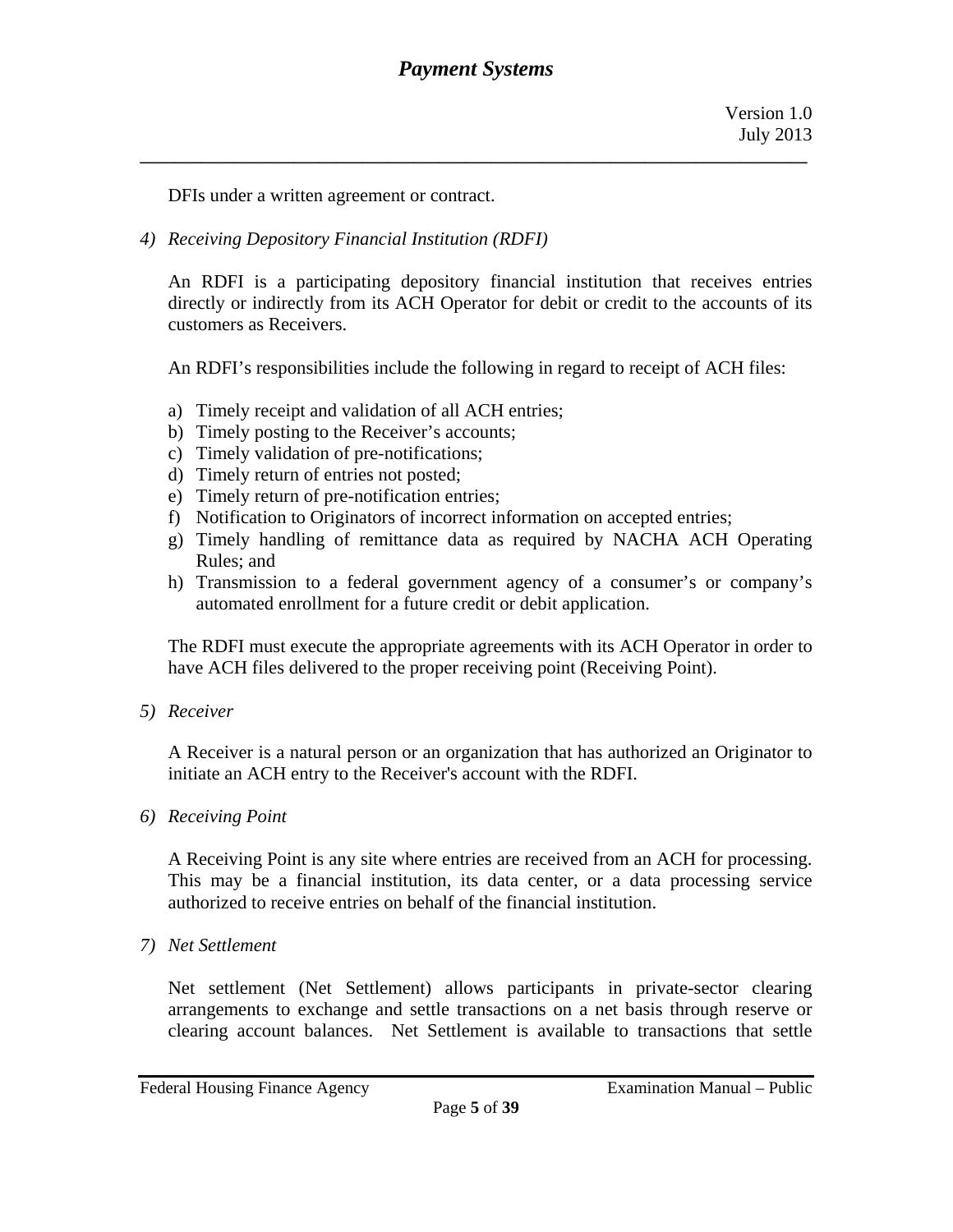across Federal Reserve Districts as well as transactions that settle entirely within a single Federal Reserve Bank.

The net debit and credit positions of the financial institutions are calculated and debited or credited to the reserve accounts of the financial institutions. A daily settlement occurs with the Federal Reserve Bank unless a financial institution designates another member to settle on its behalf.

An agreement should exist between the financial institutions and the Federal Reserve Bank that establishes the terms of ACH funds transfers.

#### *8) Sending Point*

A sending point (Sending Point) is a processing site that sends entries to an ACH. This may be a financial institution or a data processing service operating on its behalf. An agreement should exist between the financial institutions and/or the data processing service and the Federal Reserve Bank that establishes the terms of the ACH funds transfers.

#### *9) Third-Party Service Providers and Third-Party Senders*

A third-party service provider (Third-Party Service Provider) is an entity other than an Originator, ODFI, or RDFI that performs any functions on behalf of the Originator, the ODFI, or the RDFI related to the ACH processing of entries, including but not limited to, the creation of ACH files or acting as a Sending Point or Receiving Point on behalf of a participating DFI.

A third-party sender (Third-Party Sender) is an entity that is not an Originator that has authorized an ODFI or another Third-Party Sender to transmit, for the account of the Third-Party Sender or another Third-Party Sender, (i) a credit entry to the account of a Receiver with an RDFI in order to effect a payment from the Originator to the Receiver, or (ii) a debit entry to the Receiver's transaction account or general ledger account with an RDFI in order to effect a payment from the Receiver to the Originator.

In distinguishing between a Third-Party Service Provider and a Third-Party Sender, ACH participants should understand that Third-Party Senders are a subset of Third-Party Service Providers. A Third-Party Sender is always a Third-Party Service Provider that acts on behalf of an Originator, but a Third-Party Service Provider does not always act as a Third-Party Sender.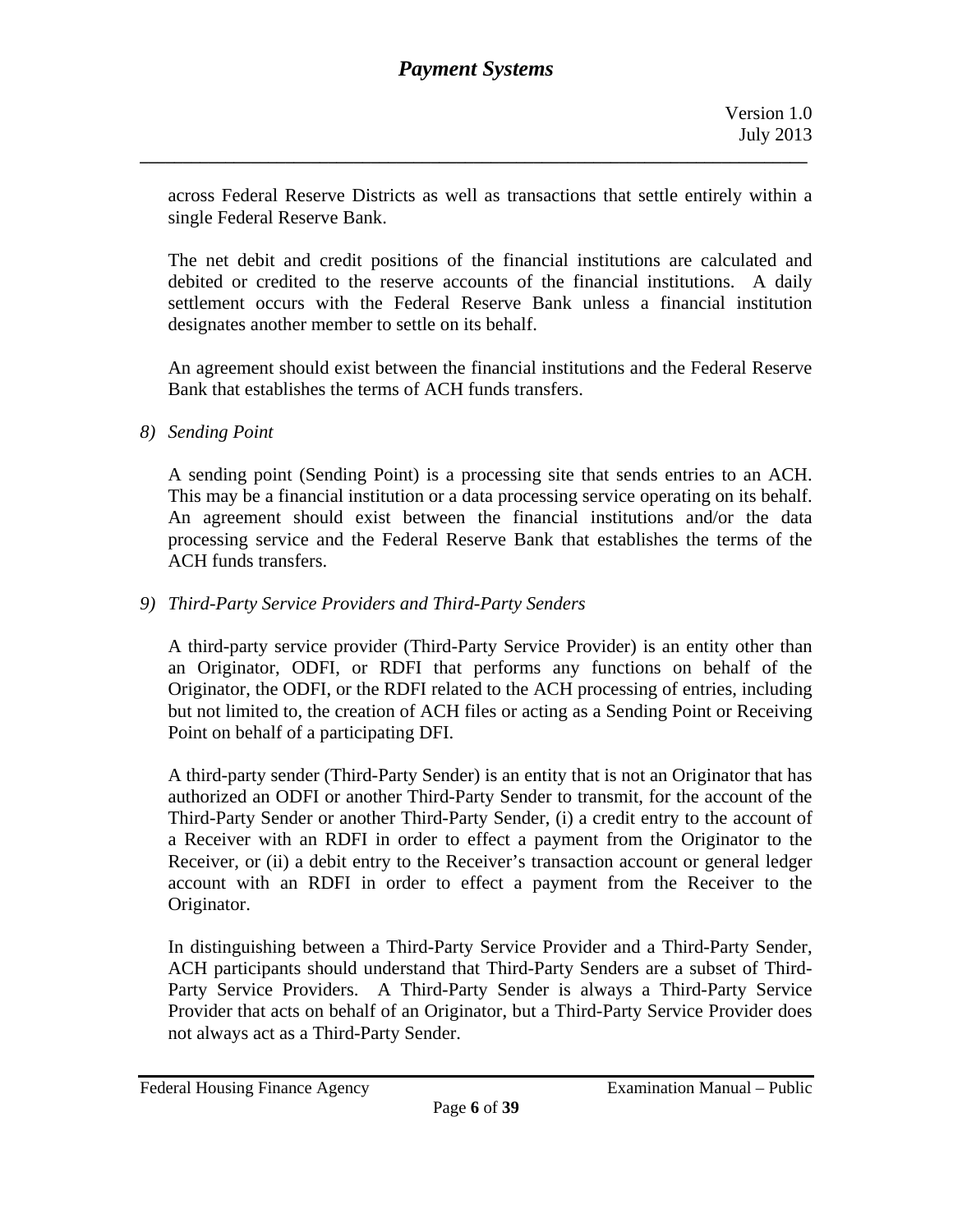NACHA's ACH Operating Rules require that an Originator and an ODFI have an agreement that binds the Originator to these rules. However, in today's environment, it is a common practice among some Originators and ODFIs to have agreements with a Third-Party Service Provider that stands between the Originator and the ODFI and acts in an intermediary capacity between these two parties. In such circumstances, the lack of a direct contractual relationship between the Originator and the ODFI has the potential to increase the risk incurred by the ODFI since it may be unable to establish a claim against the Originator in the event of loss.

Examples of a Third-Party Service Provider include a data processing service bureau, payroll processor, correspondent bank, payable-through bank, or a financial institution acting as an agent on behalf of another financial institution. Specific duties and responsibilities should be detailed in the applicable legal agreements.

#### *10) Gateway Operators*

A gateway operator (Gateway Operator) is a financial institution that receives an ACH file from a customer and transmits the file to another financial institution, which, in turn, sends the file to a foreign financial institution.

## **Regulatory Environment**

The primary authorities governing, or relevant to, wire transfer and ACH activities of the regulated entities are set forth below. The examiner should ensure that the application of such authorities to a regulated entity has been considered by the regulated entity and its legal counsel.

*1) Rules and Regulations of the Federal Housing Finance Agency (FHFA) and the Office of Federal Housing Enterprise Oversight (OFHEO),* which include the following parts and sections relevant to the Enterprises' wire transfers and ACH activities:

12 CFR Part 1710 addresses powers and responsibilities of the boards of directors for Fannie Mae and Freddie Mac. In particular, 12 CFR 1710.19 regarding the compliance program and the risk management program is pertinent.

12 CFR Part 1720 establishes minimum safety and soundness requirements. In particular, Appendix A of Part 1720, Section B. IV. - Information Technology and Section B. V. - Internal Controls are pertinent.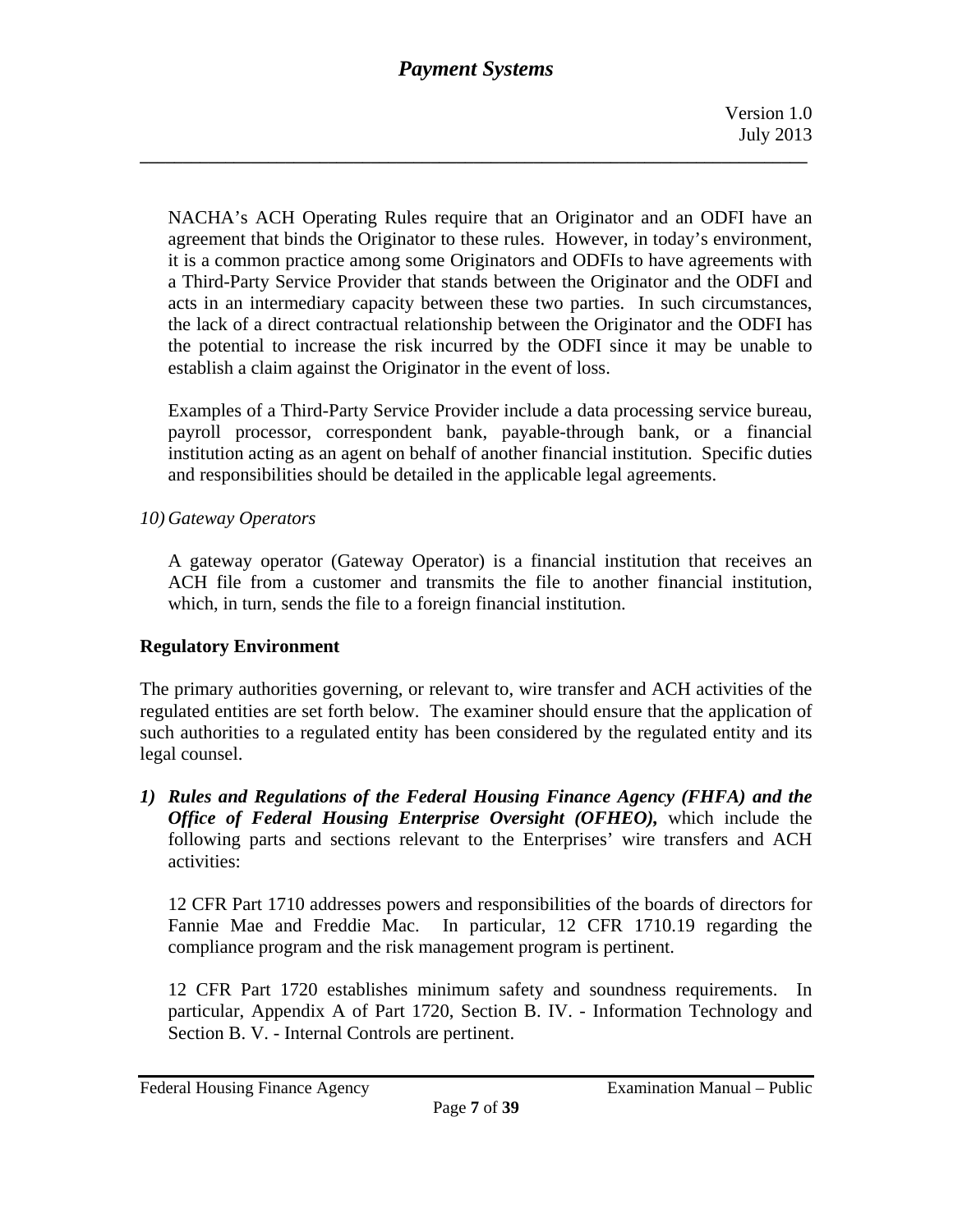*2) Rules and Regulations of the FHFA and its predecessor, the Federal Housing Finance Board (Finance Board),* which include the following parts and sections relevant to the FHLBanks' wire transfers and ACH activities:

**\_\_\_\_\_\_\_\_\_\_\_\_\_\_\_\_\_\_\_\_\_\_\_\_\_\_\_\_\_\_\_\_\_\_\_\_\_\_\_\_\_\_\_\_\_\_\_\_\_\_\_\_\_\_\_\_\_\_\_\_\_\_\_\_\_\_\_\_\_\_\_\_\_\_\_\_\_\_** 

12 CFR Part 917 of the Finance Board regulations addresses powers and responsibilities of FHLBank boards of directors and senior management. In particular, 12 CFR 917.3, Risk Management, 12 CFR 917.4, Bank Member Products Policy, and 12 CFR 917.6, Internal Control System, are pertinent.

#### *3) Rules and Regulations of the Federal Housing Finance Agency*

12 CFR 1233 establishes that each regulated entity report to FHFA upon discovery that it has purchased or sold a fraudulent loan or financial instrument, or suspects a possible fraud relating to the purchase or sale of any loan or financial instrument.

12 CFR part 1235 establishes minimum requirements for a record retention program for all regulated entities (including the Office of Finance). It is intended to further prudent management as well as to ensure that complete and accurate records of each regulated entity and the Office of Finance are readily accessible to FHFA.

12 CFR Part 1236 establishes FHFA's Prudential Management and Operations Standards ("PMOS"). Standard 1 emphasizes the need for the regulated entities (excluding the Office of Finance, which is not covered by the PMOS standards) to establish effective internal controls over systems and require secure information systems that are supported by adequate contingency arrangements.

*4) Advisory Bulletins of the Finance Board* that provide supervisory guidance relating to the topic of wire transfer and ACH activities are:

Advisory Bulletin 03-2, dated February 10, 2003 and Advisory Bulletin 02-3, dated February 13, 2002, provides guidance on specific attributes to be considered by FHLBanks in the formulation of their business continuity plans, and the establishment of bilateral agreements with other FHLBanks.

Advisory Bulletin 04-01, dated March 10, 2004, provides guidance on the evaluation of a service organization providing services to an FHLBank whose activities could affect the FHLBank's financial condition. This includes the performance of an assessment of the service organization's internal controls, such as the procurement of a service auditor's report in accordance with Statement on Standards for Attestation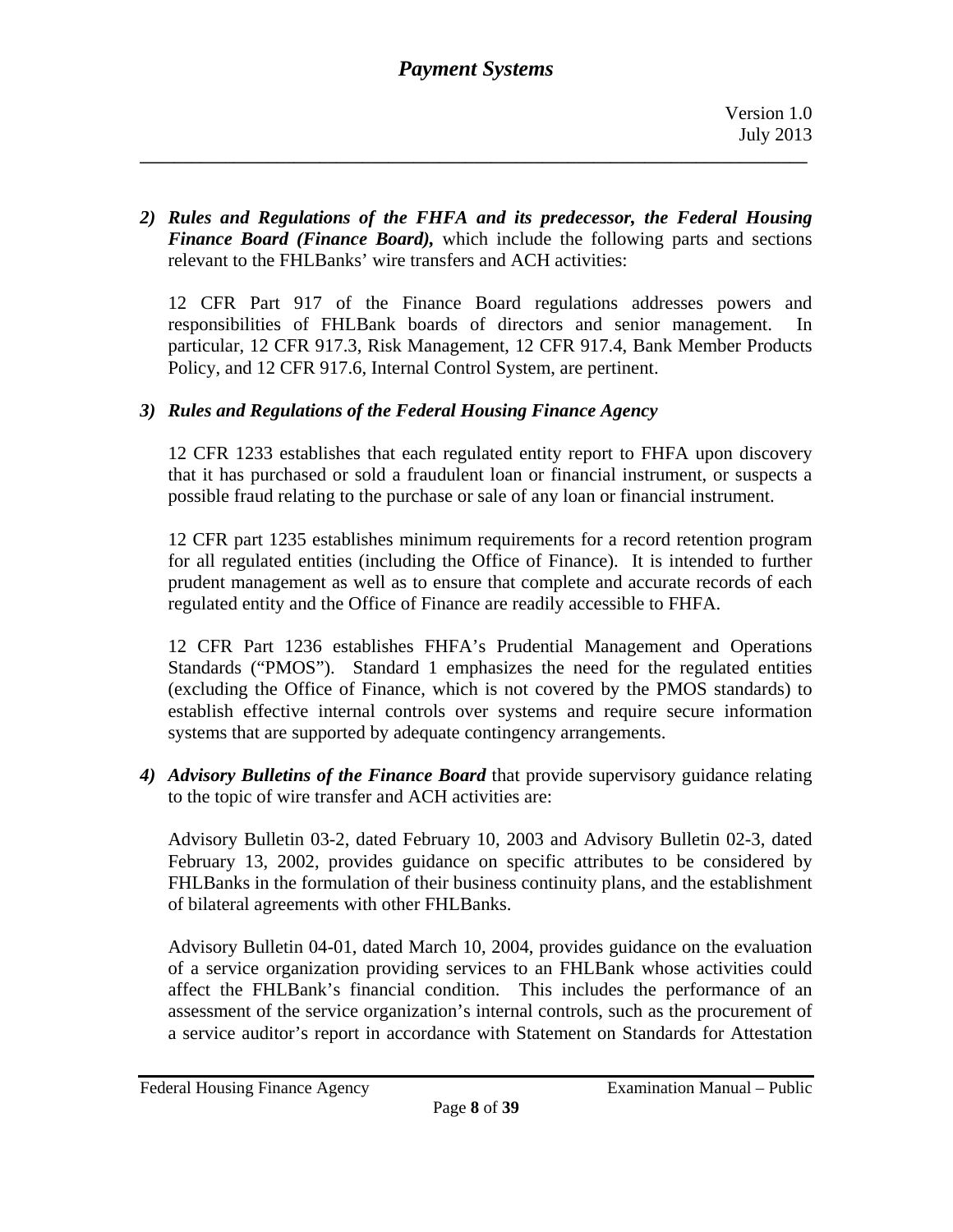Engagements (SSAE) No. 16 or the performance of alternative methods necessary to gain confidence in the service organization's internal controls.

Advisory Bulletin 04-5, dated September 29, 2004, and Advisory Bulletin 05-05, dated May 18, 2005, provide guidance on the risk management responsibilities of the board of directors, senior management, and risk management function.

*5) Regulatory Policy Guidance (RPG) of the Federal Housing Finance Agency* that provide clarity for regulations applicable across all entities.

RPG-2011-01, dated March 2011, is directed to all entities to develop, implement and/or enhance existing reporting structures, policies, procedures, internal controls, and operational training programs to sufficiently discover and report fraud or possible fraud in accordance with the guidance. As there are significant differences in the product offerings and investments of the regulated entities, some sections of the guidance are directed towards these differences and not all the guidance is appropriate for all regulated entities.

### *6) OFAC Letter GEN-235613 (November 2004) and OFAC Screening from FFIEC's BSA/AML Examination Manual.*

GEN-235613 provides guidance to the ACH community for cross-border ACH transactions and encourages the NACHA's rulemaking process to continue to move towards adopting cross-border standards and formatting requirements. The OFAC Screening section from the BSA/AML manual provides OFAC's rules for domestic and cross border ACH transactions, and it provides more detailed guidance on crossborder ACH transactions.

*7) Regulation J of the Board of Governors (Board of Governors) of the Federal Reserve System (Regulation J), Collection of Checks and Other Items by Federal Reserve Banks (Subpart A) and Funds Transfer through FedWire, incorporating Article 4A (Funds Transfers) of the Uniform Commercial Code (Subpart B).* 

Regulation J promotes efficient payment systems by establishing the respective responsibilities of sending and receiving banks and establishes incentives to ensure appropriate controls against unauthorized transactions. In the process, it allocates liability for failure of transaction participants to comply with their assigned responsibilities.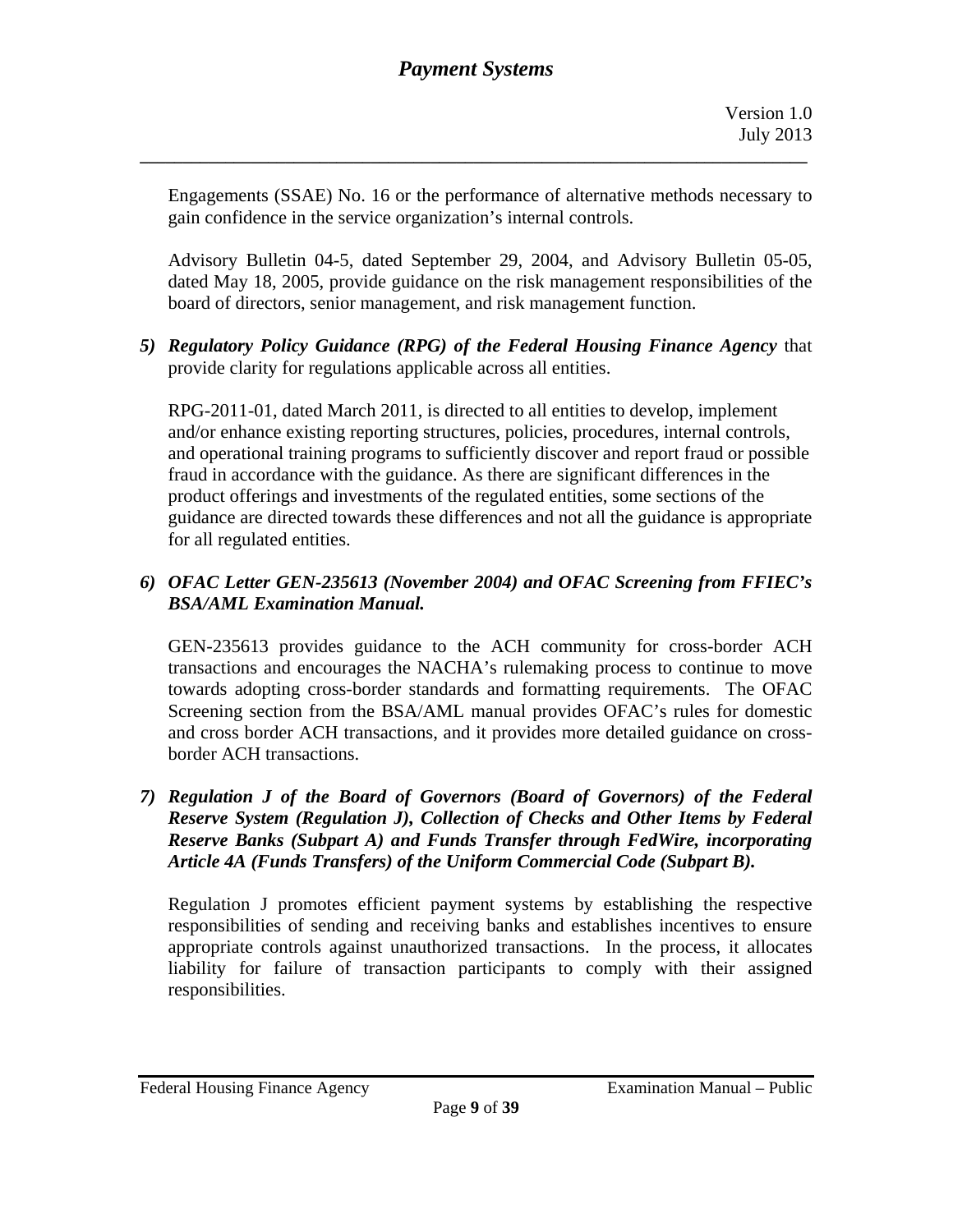Regulation J allows for a "commercially reasonable security procedure" for wire transfer security which, if followed, will avoid legal liability for any wire transfer not authorized by the customer. A security procedure covered by Subpart B is one that:

- 1. Verifies that a payment order or communication amending or canceling a payment order is that of the customer; or
- 2. Detects errors in the transmission or the content of the payment order or communication.

#### *8) National Automated Clearing House Association (NACHA) ACH Operating Rules.*

NACHA oversees the ACH network and its primary roles are to develop and maintain the NACHA ACH Operating Rules, promote growth, and provide educational services to its members.

#### *9) Federal Reserve Bank Operating Circulars and Appendices that set forth the terms for maintaining accounts with and obtaining other services from the Federal Reserve Banks. Specifically:*

- a) Operating Circular No. 1-Account Relationships, Agreements and Forms;
- b) Operating Circular No. 4-Automated Clearing House Items (Applies to ACH only);
- c) Operating Circular No. 5-Electronic Access, Certification Practice Statement, and Password Practice Statement;
- d) Operating Circular No. 6-Funds Transfers Through the Fedwire Funds Service (Applies to wire transfers only).
- e) Operating Circular No. 9-Federal Tax Payments and Treasury Tax and Loan Depositories (Applies to ACH only); and
- f) Operating Circular No. 12-Multilateral Settlement (Applies to ACH only).

#### *10) Issuances by the Federal Reserve Banks and Federal Financial Institutions Examination Council (FFIEC) that address specific controls and procedures as to Fedwire, FedACH Services, privately operated payment systems and the Electronic Payments Network. Specifically:*

- a) Federal Reserve Banks' FedLine Direct and Advantage References;
- b) FFIEC Information Technology Handbooks:
	- i. Information Security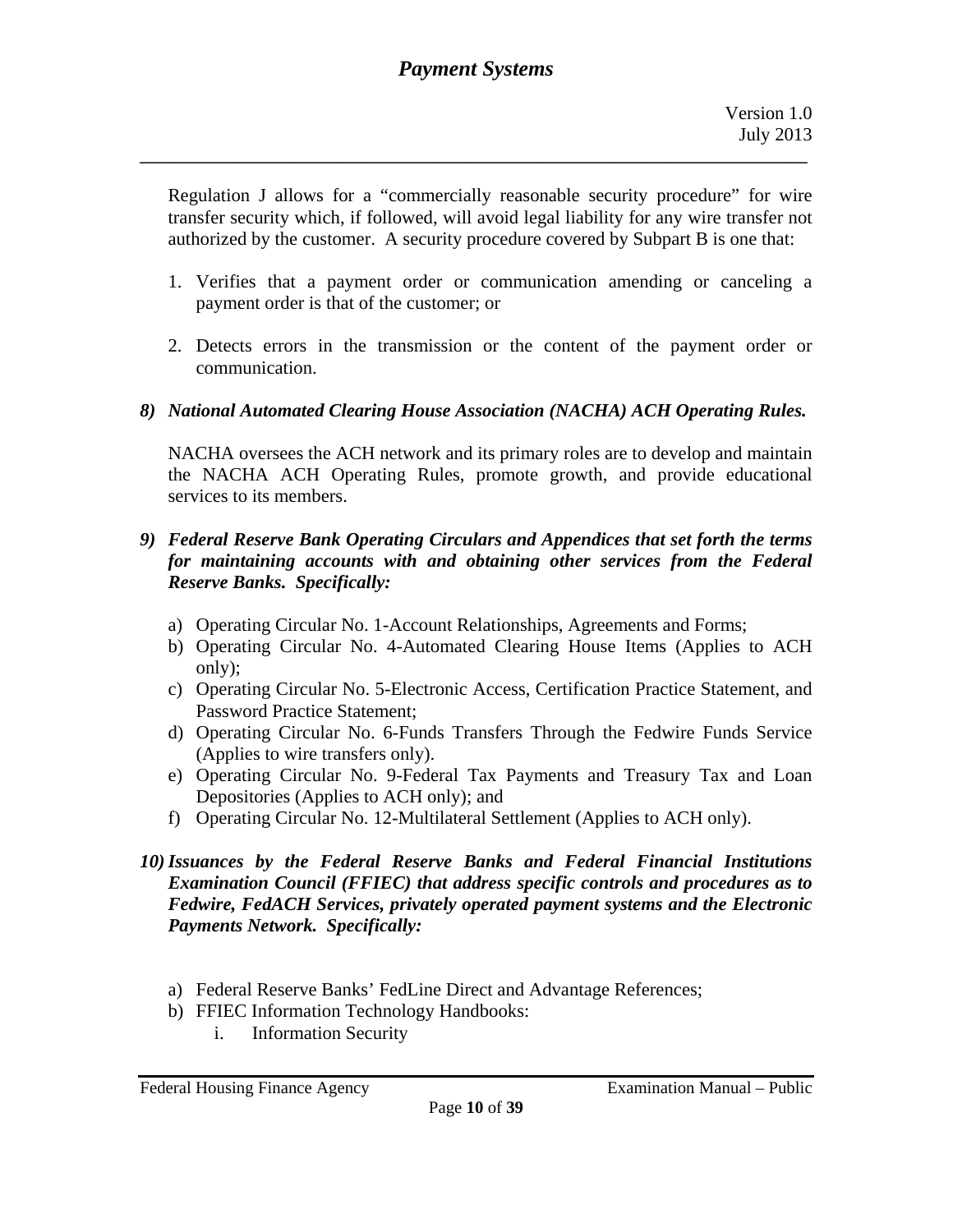- ii. Business Continuity Planning
- iii. Wholesale Payment Systems
- iv. Retail Payment Systems
- v. Operations
- c) FFIEC Guidance-Authentication in an Internet Bank Environment
- d) FFIEC BSA/AML examination manual (applicable sections).
- e) Other relevant, applicable resource materials identified by examination staff

#### *11) Issuance of the Board of Governors of the Federal Reserve System that addresses Intraday Liquidity Management and Payment System Risk Policy.*

In July 2006, the Board of Governors implemented changes in its daylight overdraft policy for government-sponsored enterprises and certain international organizations. The changes required the organizations to eliminate their daylight overdrafts at the Federal Reserve Banks relating to their interest and redemption payments and to pay a penalty fee and post collateral if daylight overdrafts occur in their accounts as a result of their general corporate payment activity.

#### *12) The Bank Secrecy Act (BSA), as amended by the USA Patriot Act, and the regulations and interpretations of the U.S. Department of the Treasury and Financial Crimes Enforcement Network (FinCEN) thereunder.*

The BSA was enacted to safeguard the U.S. financial system from illicit use and combat money laundering and other illegal activity. Specific requirements under the BSA that may apply to financial institutions engaged in securities safekeeping services include, but are not limited to, the establishment of an anti-money laundering (AML) program reasonably designed to prevent the financial institution from being used to facilitate money laundering or the financing of terrorist activities. Additional information may be found on FinCEN's website at http://www.fincen.gov.

Failure by an institution to comply with BSA requirements may result in the imposition of civil and criminal penalties and damage the institution's reputation in the marketplace.

#### *13) Statutes and Regulations administered by the U.S. Department of the Treasury's Office of Foreign Assets Control (OFAC).*

OFAC, an agency of the U.S. Department of the Treasury, administers and enforces economic and trade sanctions based on U.S. foreign policy and national security goals against targeted foreign countries and regimes, terrorists, international narcotics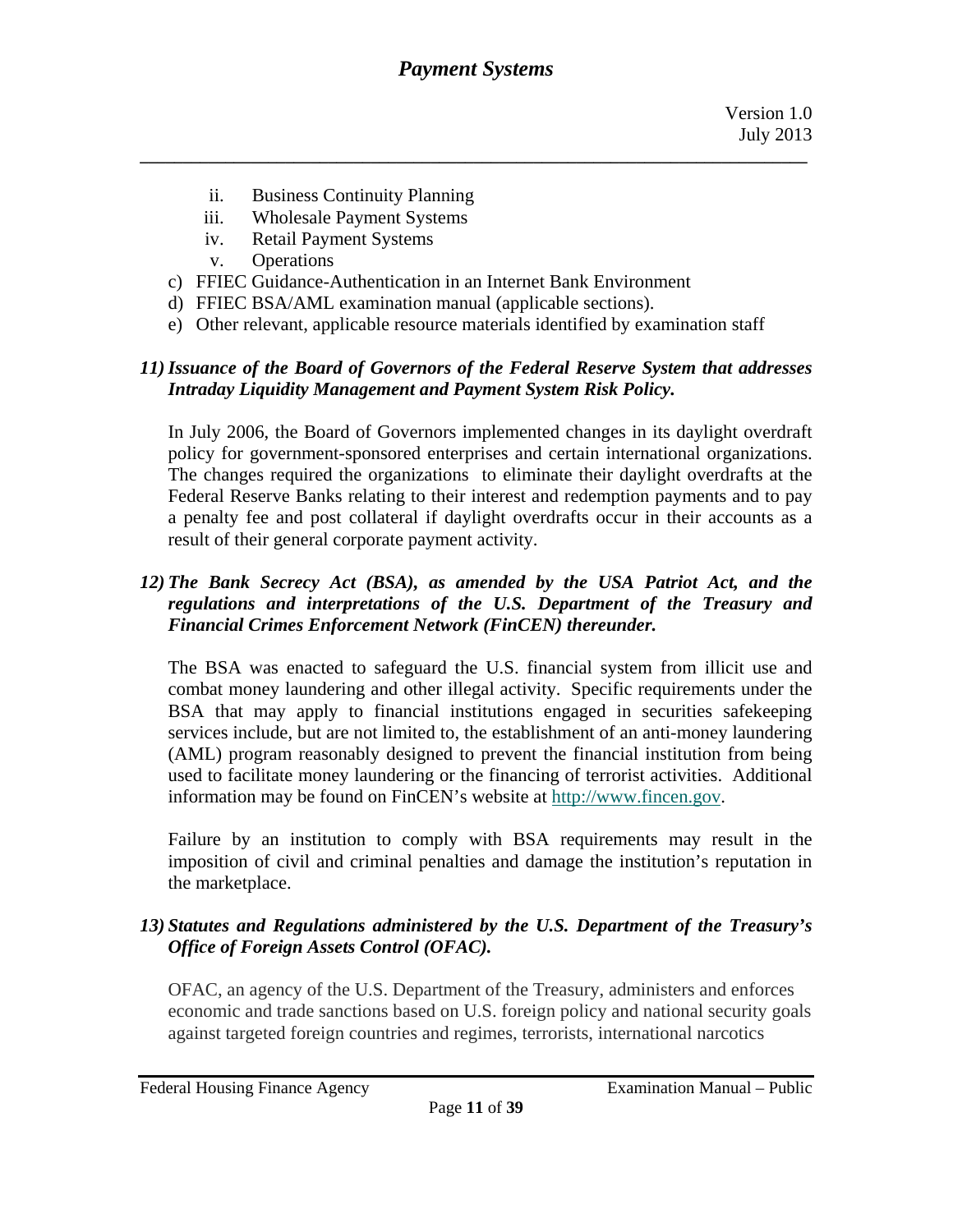traffickers, those engaged in activities related to the proliferation of weapons of mass destruction, and other threats to the national security, foreign policy or economy of the United States.

All U.S. persons must comply with OFAC regulations, including all U.S. citizens and permanent resident aliens regardless of where they are located, all persons and entities within the United States, all U.S. incorporated entities and their foreign branches.

As part of its enforcement efforts, OFAC publishes a list of individuals and companies owned or controlled by, or acting for or on behalf of, targeted countries. It also lists individuals, groups, and entities, such as terrorists and narcotics traffickers designated under programs that are not country-specific. Collectively, such individuals and companies are called "Specially Designated Nationals" or "SDNs." Their assets are blocked and U.S. persons are generally prohibited from dealing with them. Prohibited transactions are defined broadly and may include payments or transfers to a designated country or national thereof. Financial institutions are generally required to conduct screening to identify transactions involving any counterparty that has been designated by OFAC and to follow specific procedures such as blocking or freezing such counterparty's assets and providing reports to OFAC and the institution's board of directors.

OFAC maintains and periodically updates the SDN List, which may be viewed and/or searched on its website at http://www.treasury.gov/resourcecenter/sanctions/Pages/regulations.aspx

For more information on OFAC's sanctions programs OFAC has produced a brochure titled "Foreign Assets Control Regulations For The Financial Community," which is available on OFAC's website.

Failure by an institution to comply with OFAC requirements may result in the imposition of severe civil and criminal penalties and damage the institution's reputation in the marketplace.

#### *14) State privacy laws that require disclosures to customers of the recording of conversations to which they are a party.*

Specific requirements may vary, from state to state. Regulated entities should be aware of the laws in the states both where the caller and the other party are located.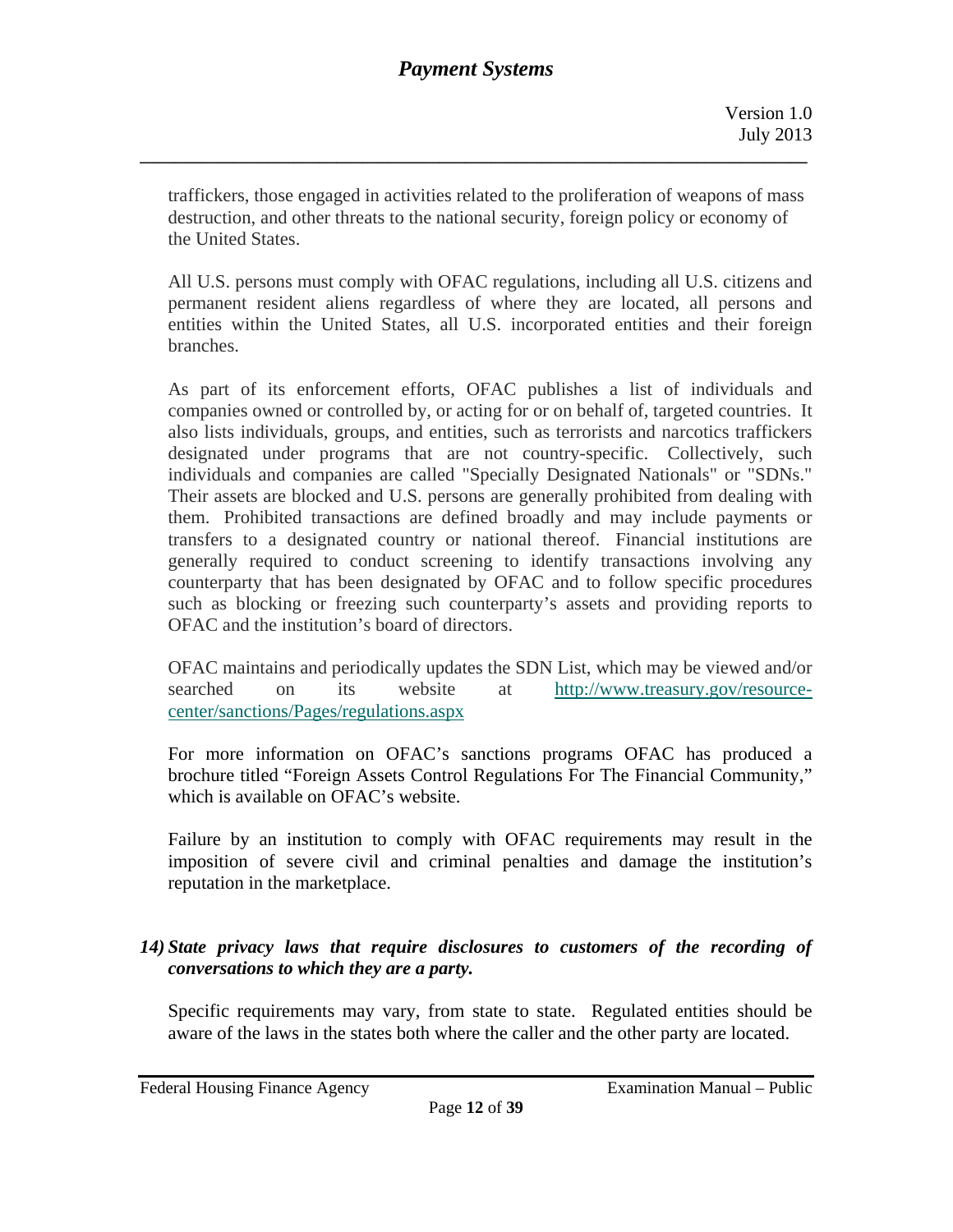**\_\_\_\_\_\_\_\_\_\_\_\_\_\_\_\_\_\_\_\_\_\_\_\_\_\_\_\_\_\_\_\_\_\_\_\_\_\_\_\_\_\_\_\_\_\_\_\_\_\_\_\_\_\_\_\_\_\_\_\_\_\_\_\_\_\_\_\_\_\_\_\_\_\_\_\_\_\_** 

#### *13) Principles for Financial Market Infrastructure Consultative Report, dated March 2011, issued jointly by the Committee on Payment and Settlement Systems of the Bank for International Settlements and the Technical Committee of the International Organization of Securities Commissions.*

The draft report establishes a set of principles aimed to strengthen current international standards for financial infrastructures that are systematically important, including payment systems, central securities depositories, securities settlement systems, and central counterparties.

#### **Issues Specific to the Regulated Entities**

#### *ACH Risk Management Program*

The regulated entities that participate in the ACH network should have in place systems and controls to mitigate the risks associated with ACH activities. A strong risk management program begins with clearly defined objectives, a well-developed business strategy, and clear risk parameters. Both the board of directors and management are responsible for ensuring that the ACH program does not expose the regulated entity to excessive risk. The board's role is to establish the overall business strategy and risk limits for the ACH program and to oversee management's implementation of the program. Senior management is responsible for establishing effective risk management systems and controls and regularly reporting to the board on the results of the ACH program.

The ACH program should include an ongoing process that evaluates whether ACH activities are conducted within the risk parameters established by the board of directors. This process should also determine whether existing policies, procedures, and controls effectively address all aspects of the bank's ACH activities.

#### Risk Management Systems and Controls

The systems and controls needed for an effective ACH risk management program include written policies and procedures, strong internal controls, and a risk-based audit program. The depth and breadth of the ACH policies and procedures will depend on the scope and complexity of the ACH activities. Adequate policies and procedures generally include the following basic components: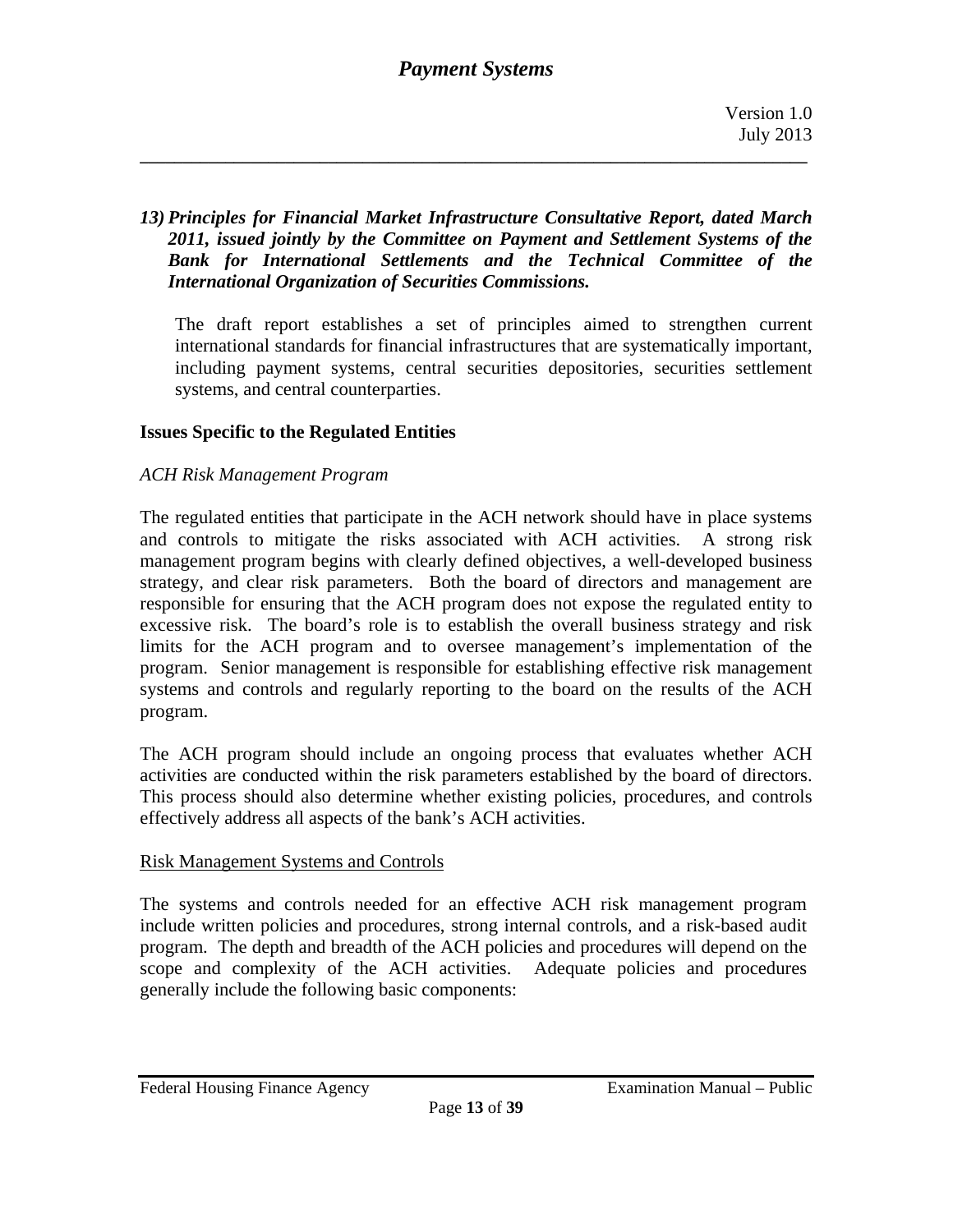- 1) A summary of the ACH program's objectives and its role within the regulated entity's strategic plan;
- 2) Board-approved risk tolerances that outline the types of activities the regulated entity may conduct and the types of businesses approved for ACH transactions;
- 3) Clearly defined duties and responsibilities that ensure strong internal controls over transactions;
- 4) An ACH credit-risk management program; and
- 5) An effective vendor management program, including a due diligence process for selecting third-party service providers, and an oversight process for monitoring them.

## Reporting to the Board of Directors

To oversee management's execution of the ACH program effectively, the board of directors, or a board committee, should receive periodic reports that enable the board to determine whether ACH activities remain within board-established risk parameters and are achieving expected financial results. Such reports generally include:

- 1) Metrics and trend analyses on ACH volume, returns, operational losses, and transaction types, with explanations for variances from prior reports;
- 2) Metrics and trend analyses related to the composition of the regulated entity's portfolio of originators and, as applicable, third-party senders;
- 3) Capital adequacy relative to the volume of ACH activity and the level of risk associated with originators;
- 4) A summary of return rates by originator, and, as applicable, third-party senders;
- 5) Unauthorized returns that exceed board-established thresholds;
- 6) Notices of potential and actual rules violations and fines by NACHA;
- 7) Financial reports on profitability of the ACH function as a cost center; and
- 8) Risk management reports, including a comparison of actual performance to approved risk parameters.

## Internal Audit

The depth and breadth of a regulated entity's ACH internal audit program will depend on the volume and complexity of its ACH operations. When establishing the ACH audit scope, auditors should consider issues such as growth in transaction volume, new products and services, new ACH systems, underwriting policies and customer due diligence policies and practices, and customers' online access to the ACH network. Management should also ensure that periodic audits of third-party service providers and Third-Party Senders are performed. The internal audit function should also check for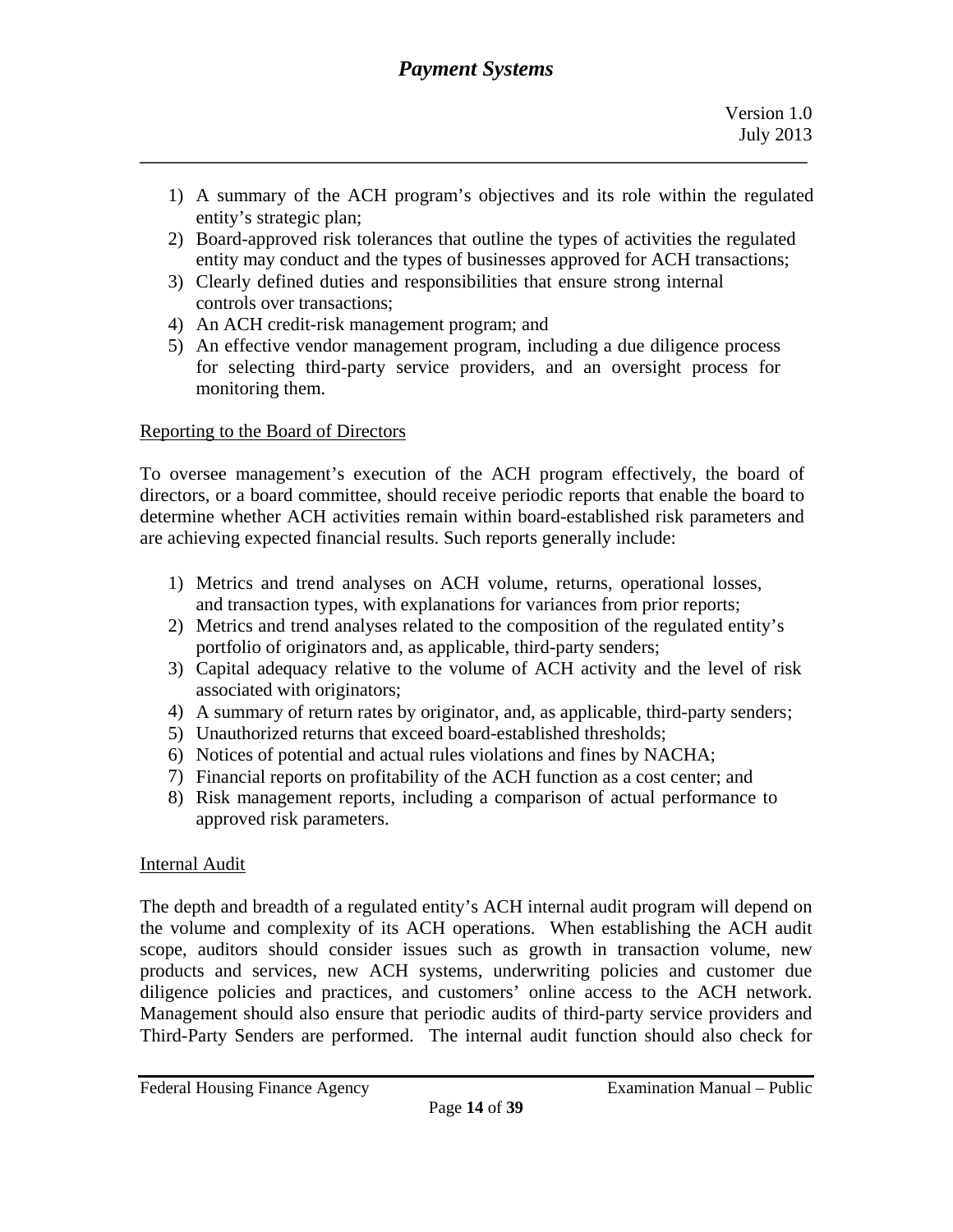completion of the annual NACHA Rules Compliance Audit (Rules Audit) by the regulated entity or third-party service provider. The Rules Audit, however, is only one element of an effective ACH audit program and is not a substitute for a comprehensive, risk-based audit.

**\_\_\_\_\_\_\_\_\_\_\_\_\_\_\_\_\_\_\_\_\_\_\_\_\_\_\_\_\_\_\_\_\_\_\_\_\_\_\_\_\_\_\_\_\_\_\_\_\_\_\_\_\_\_\_\_\_\_\_\_\_\_\_\_\_\_\_\_\_\_\_\_\_\_\_\_\_\_** 

The internal audit function should be staffed appropriately with auditors who have sufficient expertise to evaluate all aspects of the ACH program. The board should ensure that there is sufficient expertise to carry out the regulated entity's ACH audit activities, whether the function is performed by internal audit staff or an external audit firm. Internal auditors should attend training periodically to ensure that their skills keep pace with any expansion in the regulated entity's ACH program.

## *Credit Risk*

 originator's account has insufficient funds or has been closed. The RDFI's credit risk Credit risk occurs in different forms, depending on the type of transaction and the regulated entity's role in the transaction. For ACH *credit* entries, the originating bank (ODFI) incurs credit risk upon initiating the entries until its customer funds the account at settlement. The receiving bank (RDFI) incurs credit risk if it grants its customer funds availability prior to settlement of the credit entry. For ACH *debit* entries, the ODFI incurs credit risk from the time it grants its customer funds availability until the ACH debit can no longer be returned by the RDFI. ODFIs generally charge back a returned ACH debit to the originator. But the ODFI may suffer a loss if, for example, the from a debit entry arises if it allows the debit to post and overdraw its customer's account.

The regulated entities need to implement credit-risk controls that establish underwriting standards, require analysis of originators' creditworthiness, and set appropriate credit exposure limits. Please see the credit risk module from the examination manual for further credit risk guidance.

#### Establishing Originator Underwriting Standards

As with other types of credit exposures, the regulated entity's policies should include formal underwriting standards and an approval policy for ACH originators. During an initial review of originator information, the regulated entity should typically reject originators that have a history of excessive unauthorized returns, or that do not operate a legitimate business. The depth of a regulated entity's initial review should match the level of risk posed by the originator.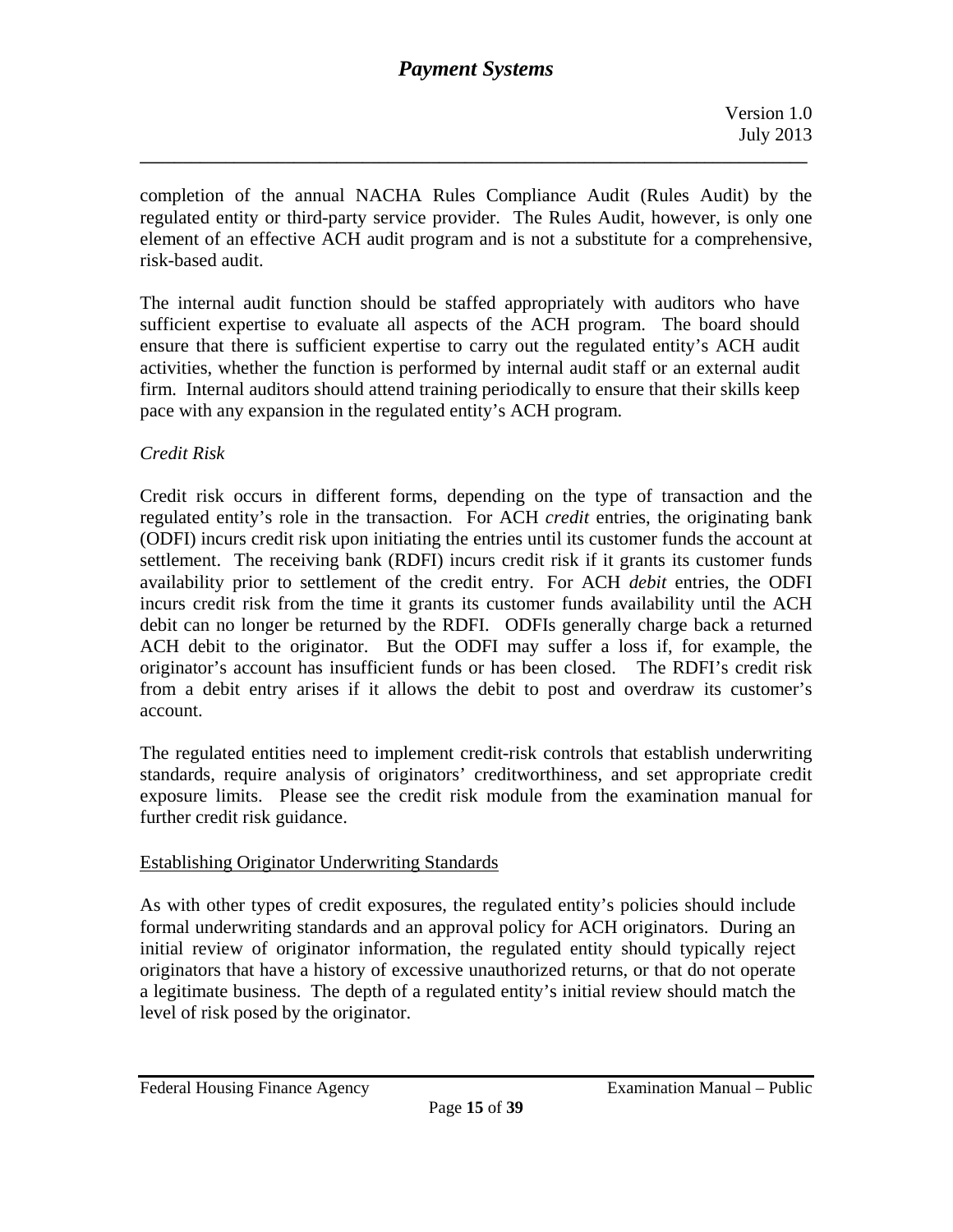Underwriting standards enable management to clearly communicate the process and documentation required for approving new originators and expanding existing originators' ACH activities. Under the board's direction, management should implement underwriting standards for all originators. Such standards generally:

**\_\_\_\_\_\_\_\_\_\_\_\_\_\_\_\_\_\_\_\_\_\_\_\_\_\_\_\_\_\_\_\_\_\_\_\_\_\_\_\_\_\_\_\_\_\_\_\_\_\_\_\_\_\_\_\_\_\_\_\_\_\_\_\_\_\_\_\_\_\_\_\_\_\_\_\_\_\_** 

- 1) Define desirable, prohibited, and restricted originators;
- 2) Require a background check of the originator to validate the legitimacy of the business (if necessary, this check can be supplemented with a background check on the principal business owners of the originator);
- 3) Require evaluation of the originator's creditworthiness, including a comprehensive financial analysis (similar to that performed on other potential unsecured borrowers);
- 4) Outline the type and timing of financial information to be provided by the originator;
- 5) Require review of the originator's sales history;
- 6) Summarize documentation requirements, including social security number or tax identification number;
- 7) List permissible Standard Entry Class types;
- 8) Provide authorization procedures for approved originators;
- 9) Provide guidelines for setting exposure limits, including requirements for pre-funding or collateral requirements;
- 10) Establish over limit monitoring and approval;
- 11) Outline originator account termination procedures; and
- 12) Allow the regulated entity to audit originators' ACH processes and controls at the regulated entity's discretion.

Regulated entities should use the underwriting standards listed above as guidance, to be adapted as necessary to reflect each regulated entity's specific circumstances and individual risk profile. Regulated entities engaged in complex or high-risk ACH transactions should implement more stringent underwriting standards than regulated entities that only conduct traditional, lower-risk ACH transactions.

## Establishing Exposure Limits

To manage credit risk effectively, regulated entities should set ACH credit and debit exposure thresholds for originators and monitor the appropriateness of, and compliance with, such limits on a regular basis. Consistent with NACHA requirements, regulated entities should establish separate exposure limits and monitoring practices for WEB entries. Regulated entities should also implement procedures to monitor ACH entries relative to the exposure limit across multiple settlement dates. Regulated entities need to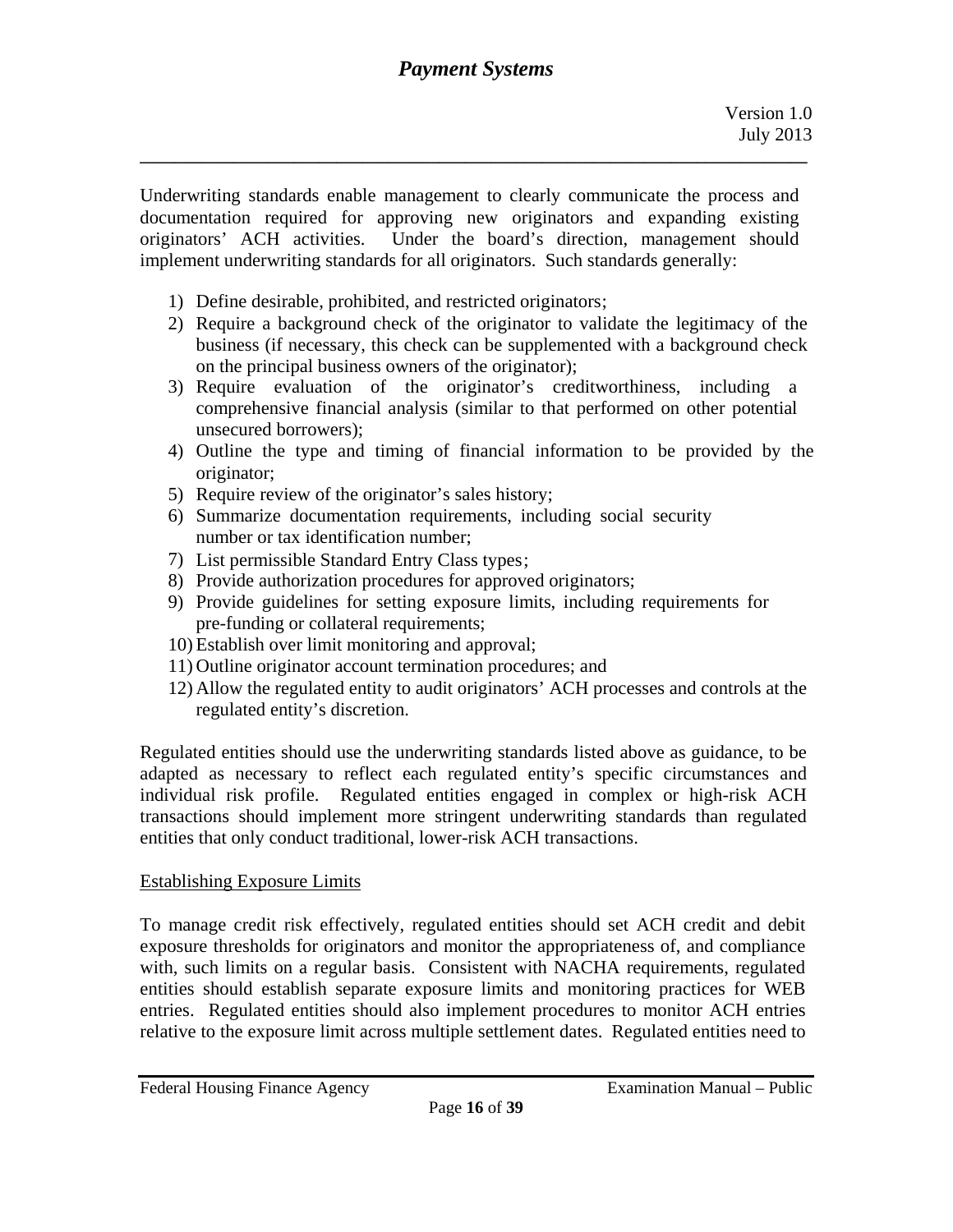be aware of the extended return time frames for consumer debit transactions. Management should:

**\_\_\_\_\_\_\_\_\_\_\_\_\_\_\_\_\_\_\_\_\_\_\_\_\_\_\_\_\_\_\_\_\_\_\_\_\_\_\_\_\_\_\_\_\_\_\_\_\_\_\_\_\_\_\_\_\_\_\_\_\_\_\_\_\_\_\_\_\_\_\_\_\_\_\_\_\_\_** 

- 1) Set limits and obtain appropriate internal approvals before allowing ACH transactions to be initiated;
- 2) Establish processes to ensure management remains abreast of originators' ongoing financial condition so management can take timely mitigating action, such as amending exposure limits or requiring pre-funding; and
- 3) Implement a process to ensure that approvals of over-limit transactions are well-controlled and consistent with the regulated entity's policies for extending unsecured credit.

In cases in which the regulated entity requires pre-funding before transactions are originated through the ACH network, the regulated entity should ensure that it has collected funds before an ACH file is sent to the ACH Operator.

### *Regulatory Environment: Safety and Soundness Risks and Compliance Risks*

The compliance risk management system should incorporate applicable policies, procedures, and processes for its ACH activities. This risk management system is applicable to both the regulated entities and third party service providers.. ACH reviews should be comprehensive and should test for compliance with a number of regulatory requirements, including Federal Reserve Regulations CC, DD, and E; Bank Secrecy Act / Anti-Money Laundering (BSA/AML); OFAC requirements; and NACHA and other network rules.

 monitoring is generally required for all payment activities, including ACH transactions. ACH transactions that are originated through a third-party service provider (when the diligence on the companies for which they are originating payments. The Bank Secrecy Act and applicable Treasury regulations require certain financial institutions to have BSA/AML compliance programs and appropriate policies, procedures, and processes in place to monitor and identify unusual activity. Transaction originator is not a direct customer of the ODFI) may increase BSA/AML compliance risk. Risks are heightened when neither the third party nor the ODFI performs due

All parties to an ACH transaction, including originators located outside the United States, are subject to the requirements of OFAC. With respect to domestic ACH transactions, the ODFI is responsible for verifying that the originator is not designated on OFAC's SDN list and for making a good faith effort to determine that the originator is not transmitting blocked funds. The RDFI similarly is responsible for verifying that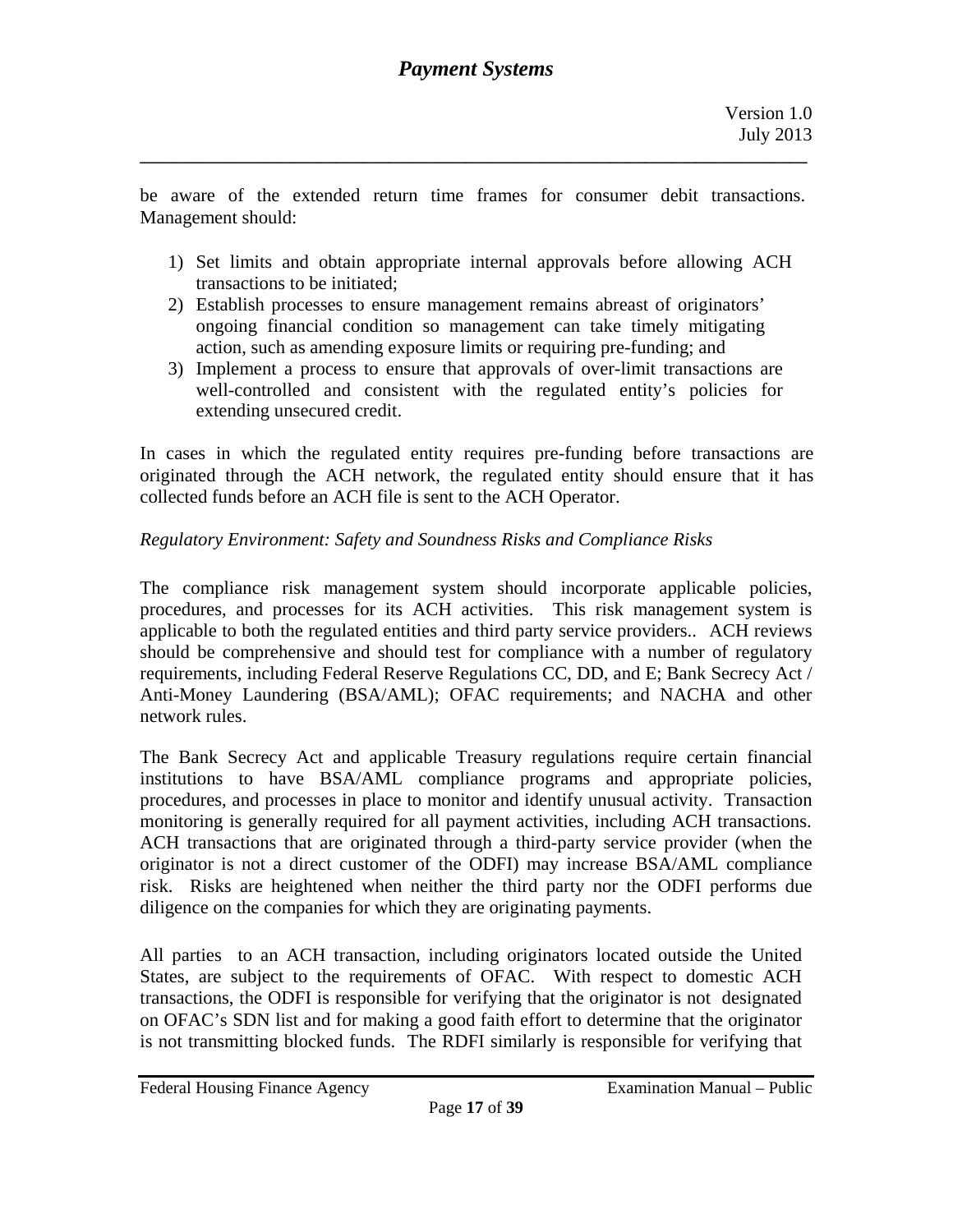**\_\_\_\_\_\_\_\_\_\_\_\_\_\_\_\_\_\_\_\_\_\_\_\_\_\_\_\_\_\_\_\_\_\_\_\_\_\_\_\_\_\_\_\_\_\_\_\_\_\_\_\_\_\_\_\_\_\_\_\_\_\_\_\_\_\_\_\_\_\_\_\_\_\_\_\_\_\_** 

the receiver is not designated on OFAC's SDN list. ODFIs are not responsible for unbatching transactions if they receive those transactions already batched from their customers who have been placed on notice about their own responsibilities with regard to OFAC regulations. In such cases, ODFIs may rely on RDFIs for compliance with OFAC requirements with respect to blocking accounts and transactions on the RDFI's books. However, to the extent that unbatching occurs, the ODFI is responsible for the transactions against the SDN list as though it had done the initial batching. Please refer to OFAC letter GEN-235613 (November 2004) and "OFAC Screening" in the FFIEC BSA/AML examination manual.

With respect to OFAC screening, these same obligations hold for cross-border ACH transactions. For outbound cross-border ACH transactions, however, the ODFI cannot rely on OFAC screening by the RDFI outside of the United States.

#### *Information Technology*

The regulated entities use internet-based software applications to conduct ACH transactions. The *FFIEC Information Technology Examination Handbook* provides guidance in appropriately assessing the various risks associated with technology, employing effective strategies and controls, and monitoring and testing the provision of services to provide assurance that the risks are appropriately mitigated. Many of the chapters are relevant to the systems used to provide ACH services, and the "Retail Payments Systems Booklet" provides additional specific guidance related to ACH systems.

The regulated entities should maintain consistent and effective controls over the technology used to provide ACH services, especially in the key control functions of information security and business continuity.

#### Information Security

ACH-related systems, processes, and controls should be included in the regulated entity's information security program. At a minimum, the information security program should address:

1) Access by counterparties or FHLBank members – Management should ensure dual control and confidentiality in the initial setup and activation when providing access to new users regardless of the communication channel. Similarly, regulated entities should secure the distribution and reset process for any authenticators used to access ACH services.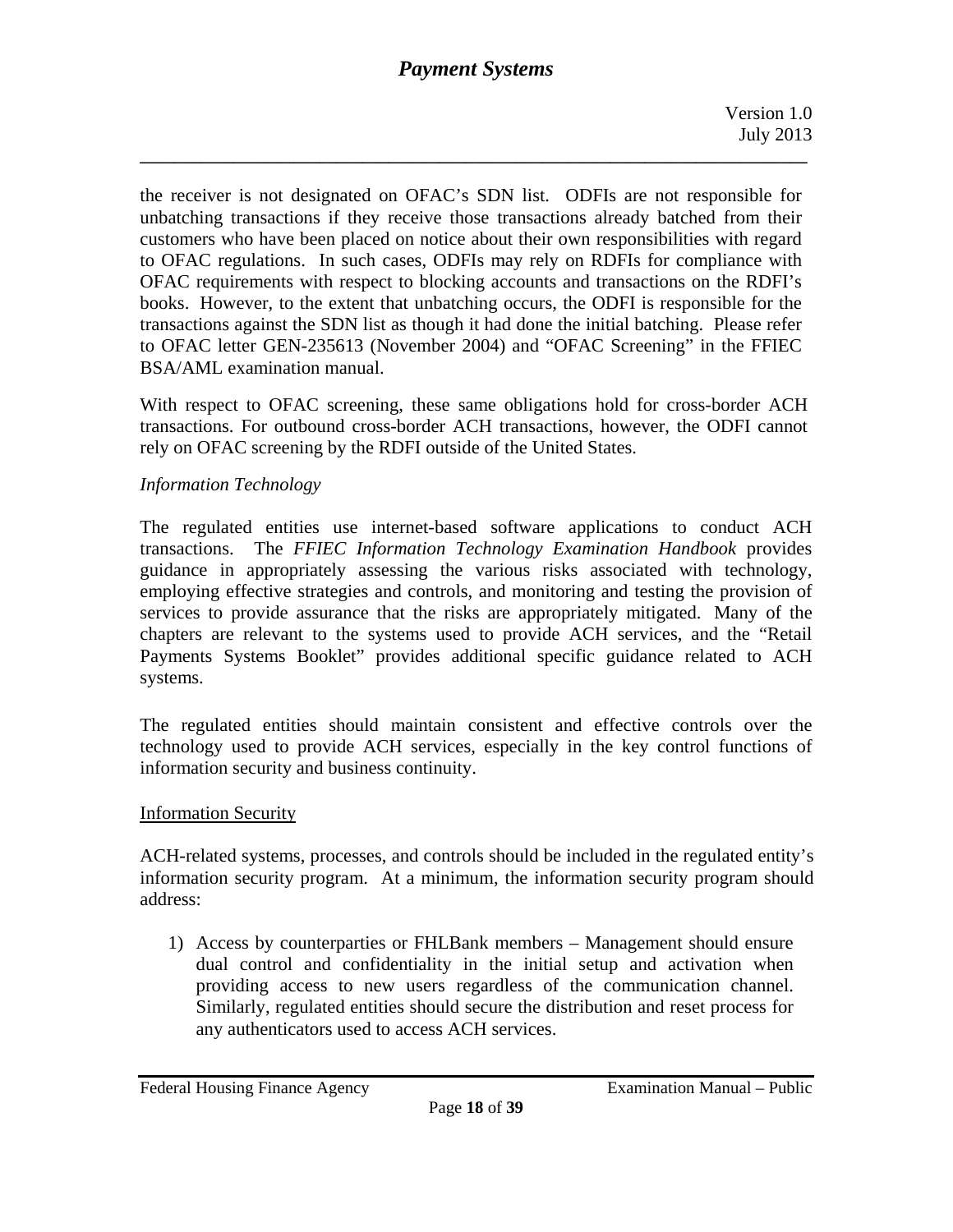**\_\_\_\_\_\_\_\_\_\_\_\_\_\_\_\_\_\_\_\_\_\_\_\_\_\_\_\_\_\_\_\_\_\_\_\_\_\_\_\_\_\_\_\_\_\_\_\_\_\_\_\_\_\_\_\_\_\_\_\_\_\_\_\_\_\_\_\_\_\_\_\_\_\_\_\_\_\_** 

- 2) Employee access Regulated entities should minimize and monitor the number of personnel with access to systems that support ACH services. Regulated entities should minimize and segregate duties of ACH staff and limit access to various maintenance and transaction support functions (i.e., changing account numbers, adding or deleting new users, changing transaction limits).
- 3) Data security Regulated entities should ensure that sound, risk-based data security controls exist across all ACH-related systems, applications, and processes. Control policies and practices should address data in transit or storage. ACH operations staff should accept data only from properly authenticated sources and provide a secure communication channel for all critical or confidential data. Regulated entities should identify confidential or critical data used in ACH operations and ensure that proper storage and disposal practices are used. Key practices might include purging data from online applications, encrypting data, and destroying trace data from any media.

#### Business Continuity Planning

 increased corporate-wide and customer reliance on the availability of ACH services. The business unit plans should map interdependencies between units that support ACH A regulated entity's ACH activities should be factored into the overall business continuity plans. Business units should ensure up-to-date assessments in light of the services. Regulated entities should also ensure that business continuity test plans are consistent with the criticality and complexity of the supporting operations for ACH services. Some business units may need to increase the scope of their testing to ensure coordinated testing with other units or key infrastructure components, such as mainframe operations, network services, or telecommunications.

#### *Specific Risk Controls Relating to Wire Transfer and ACH Activities*

A regulated entity's controls relating to wire transfer and ACH activities are set forth below.

#### *1) Origination and Authorization*

The primary control for processing wires is the adequate segregation of duties that relate to the input of the wire request, the review and release of the wire, the review and release of wires that require supervisory review such as risk and OFAC queues, the establishment and maintenance of member or counterparty profiles, and the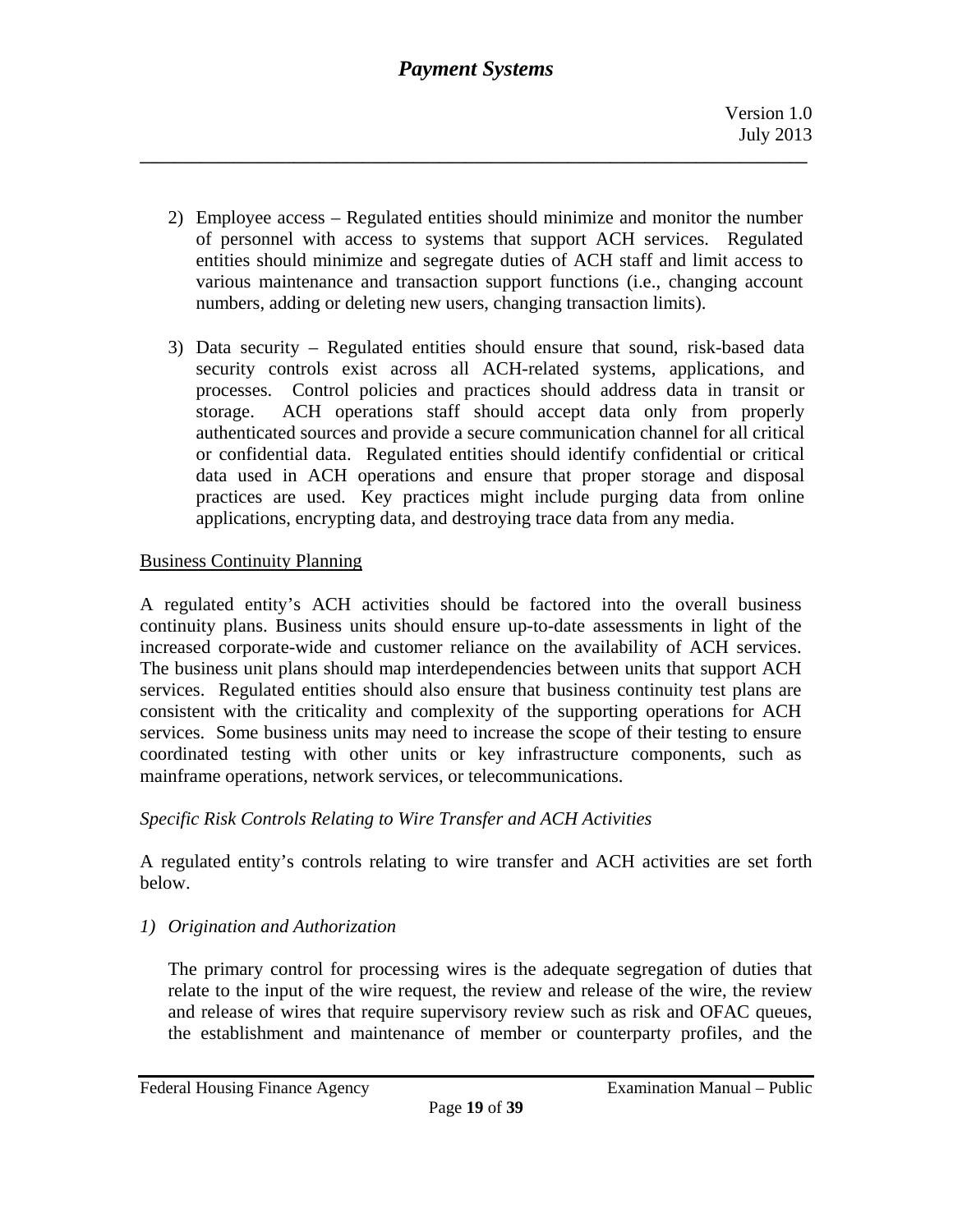establishment and distribution of personal identification numbers and test codes.

**\_\_\_\_\_\_\_\_\_\_\_\_\_\_\_\_\_\_\_\_\_\_\_\_\_\_\_\_\_\_\_\_\_\_\_\_\_\_\_\_\_\_\_\_\_\_\_\_\_\_\_\_\_\_\_\_\_\_\_\_\_\_\_\_\_\_\_\_\_\_\_\_\_\_\_\_\_\_** 

Outgoing wires may be originated by telephone, fax, FedLine, and the Internet and are categorized as repetitive or non-repetitive. Repetitive wires are wire transfers sent to destinations with the same bank and account number to be credited that have been preauthorized and are generally used as a routine matter. A non-repetitive wire is not preauthorized and requires closer review and performance of callbacks to ensure proper authorization.

Wire requests that lack necessary information and/or contain incorrect information such as the routing number or account number, or requests that seek to transfer funds from accounts containing insufficient funds, are transferred to the risk queue, which requires supervisory review and release of the transaction. A similar process occurs with the OFAC queue if potential "hits" are identified.

Non-repetitive wire requests represent a higher degree of risk due to error and the potential for defalcation. Therefore, such requests must require two, and sometimes three, levels of authorization, and callback verifications. For a non-repetitive wire, there must be segregation of duties between the employee that inputs the wire transaction and the employee that verifies and releases the wire transaction. Wire transfer agreements and applicable addenda such as resolutions, repetitive agreements, and authorization schedules for each customer must be maintained by the regulated entity.

In accordance with UCC-4A, the agreements should detail the duties, responsibilities, and liabilities of the regulated entity and the parties on whose behalf the transactions are being carried out. The repetitive wire addendum details the account(s) at other financial institutions to which the member or counterparty wishes to transfer funds, and the authorization schedules detail the personnel that the parties have authorized to either initiate and/or verify wire transfers. The regulated entity should review and update authorization schedules on a regular basis.

Repetitive wire information is automated and controlled through wire templates. Specific authorizations are required to add or change a repetitive wire template. This responsibility should be assigned to personnel who are not involved with the daily processing of wire transactions. Once automated, a single person may process repetitive wires, and, unless required by the wire transfer authorization schedules, callback verification does not have to be performed.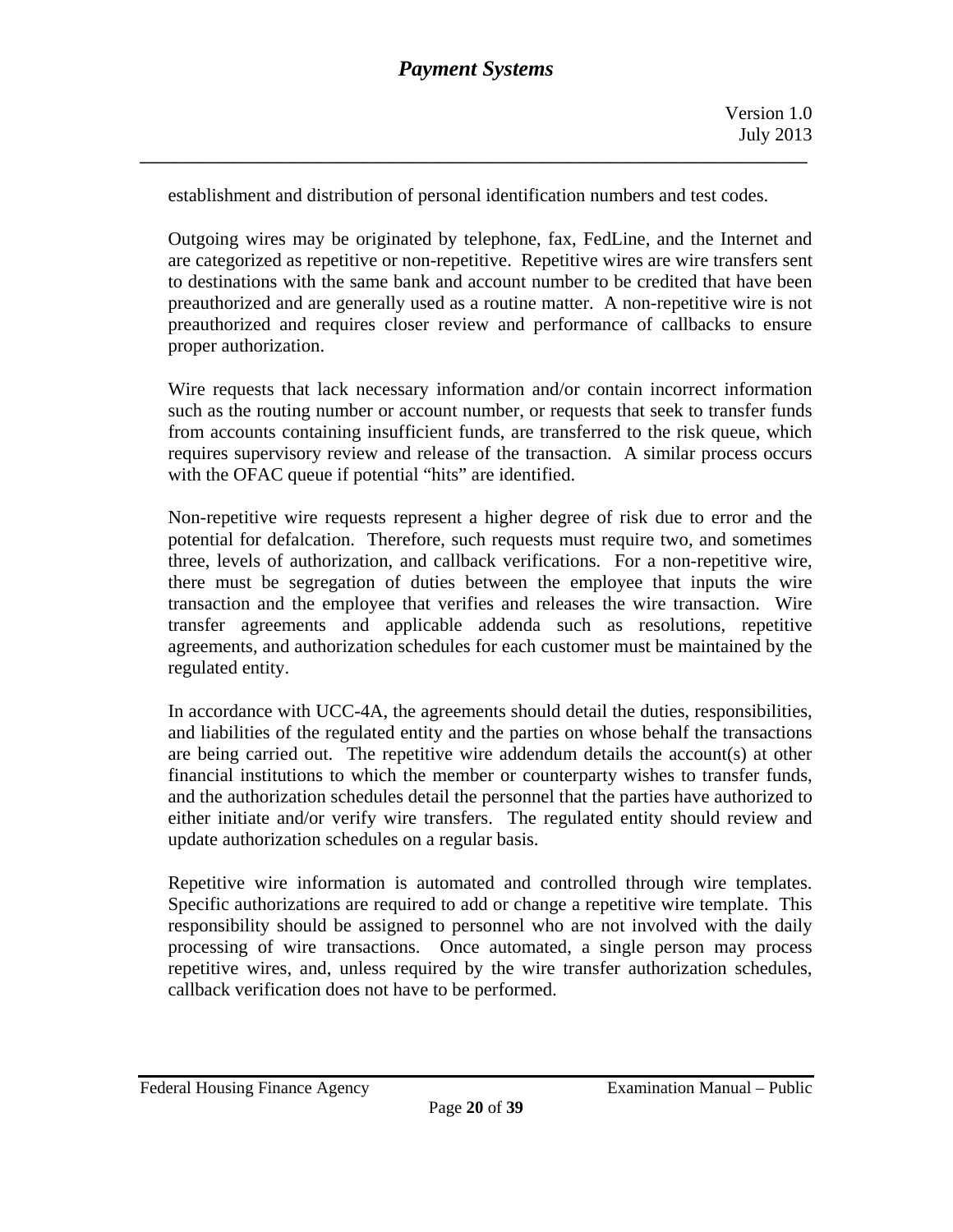As it pertains to originating ACH transactions, the primary control is the adequate segregation of duties that relate to the input, review, and release of the ACH request, the completion of agreements and establishment of security procedures in accordance with UCC-4A and NACHA requirements.

#### *2) Recording and Reconciliation*

Wire transfer and ACH entries are processed and recorded to the counterparty's demand deposit accounts and applicable general ledger accounts such as the "Federal Reserve Bank," or "correspondent." The responsibility for the review and reconciliation of the entries should be segregated from that for the processing of the daily transactions.

Critical access controls and segregation of duties must be in place to prevent the processing of erroneous and fraudulent transactions. A material erroneous or fraudulent transaction could have a significant effect on the financial condition of the regulated entity and result in a poor image and reputation in the marketplace.

#### *3) Daylight and Deposit Overdrafts*

The Federal Reserve Banks provide the unsecured intraday credit needed to support clearing of large transactional volumes. Such credit extensions occur when a Federal Reserve Bank allows institutions to initiate transactions that exceed, at a given moment, the balance in their reserve or clearing accounts, which leaves the institution in a net debit position with the Federal Reserve Bank. These intraday overdrafts of accounts are referred to as "daylight overdrafts."

The amount of credit available to any institution is usually limited by "net debit sender caps," which establish the maximum unsecured exposure that a Federal Reserve Bank is willing to accept. As the regulated entities do not have any net debit sender caps, they must monitor their position with the Federal Reserve Bank continuously.

Repeated daylight overdrafts may result in discontinuation by the Federal Reserve Bank of services such as wires, ACH, securities, and access to capital markets, which could limit a regulated entity's ability to meet its financial obligations and provide services to its customers.

The responsibility for monitoring the regulated entity's position with a Federal Reserve Bank is usually assigned to cash management/treasury personnel. Such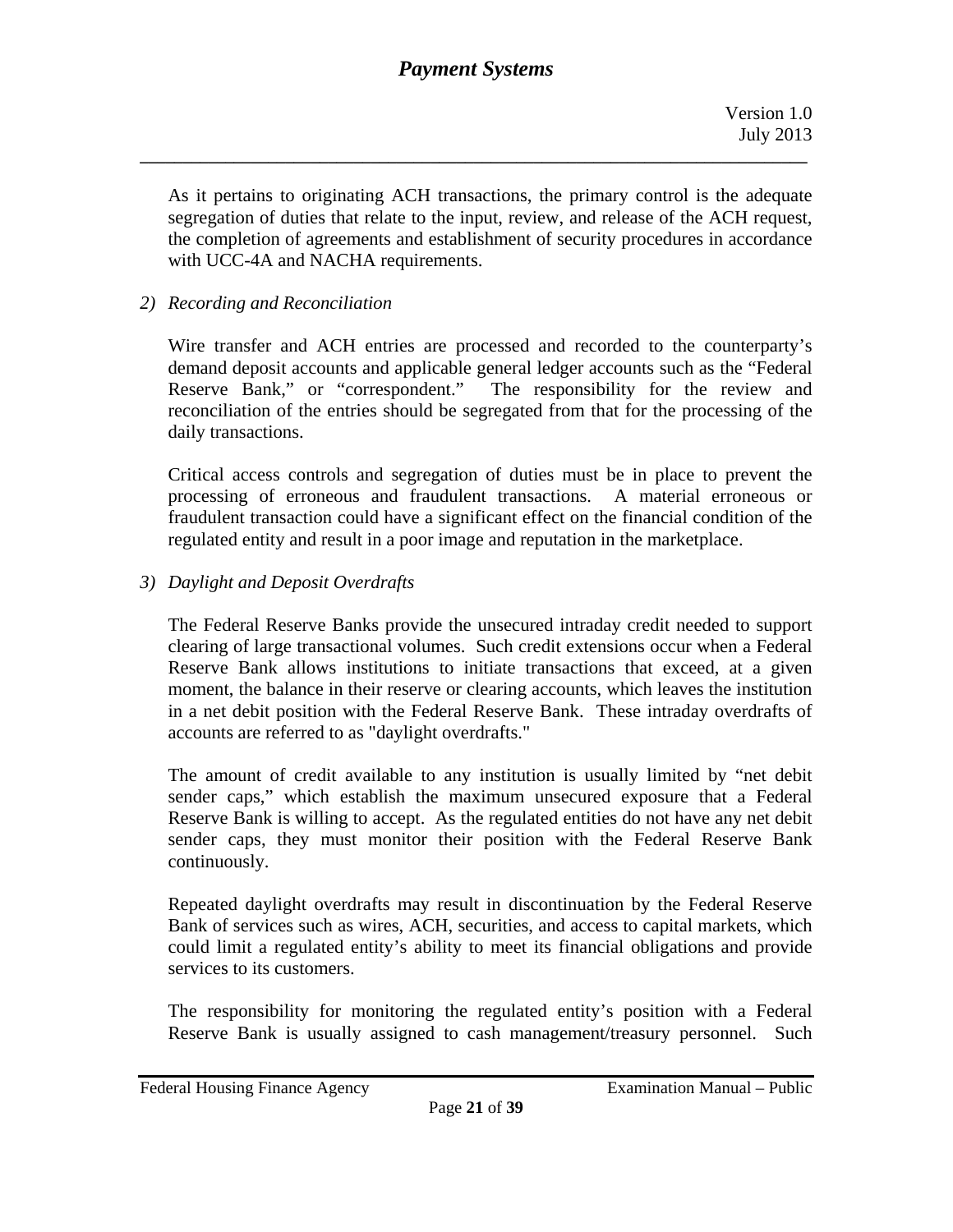**\_\_\_\_\_\_\_\_\_\_\_\_\_\_\_\_\_\_\_\_\_\_\_\_\_\_\_\_\_\_\_\_\_\_\_\_\_\_\_\_\_\_\_\_\_\_\_\_\_\_\_\_\_\_\_\_\_\_\_\_\_\_\_\_\_\_\_\_\_\_\_\_\_\_\_\_\_\_** 

personnel customarily have inquiry access to the wire system, which allows them to monitor large incoming/outgoing activity. In addition, the automated wire system has software controls that establish internal dollar limits and mitigate daylight overdraft possibilities. Deposit overdrafts represent an unsecured credit exposure, and should require the approval of credit personnel and line management.

*4) Legal* 

In connection with wire transfer and ACH activities, legal staff review applicable regulatory requirements, vendor contracts, and other documentation to protect the regulated entity's interests. In addition, the business units coordinate a periodic review with legal staff to ensure current operating practices comply with regulatory requirements.

*5) Business Continuity and Recovery* 

The regulated entity should have written procedures for operations at its designated hot-site. Back-up tapes should be stored off-site and be easily retrievable. If the automated wire system is not available at the hot-site, FedLine terminals, off-line codeword authorizations, and bilateral agreements with a third party, including another FHLBank, if applicable, may need to be used to effectuate the regulated entity's wire transfer and ACH activities. Each regulated entity must have at least one back-up system and must test it periodically to ascertain its reliability.

#### **Issues Specific to the Enterprises**

#### *FedLine Direct*

The Enterprises primarily use the Federal Reserve Bank's FedLine Direct<sup>®</sup> system. A FedLine Direct connection is an Internet Protocol (IP)–based access solution designed for higher-volume Fedwire participants that require an unattended connection to the Fedwire services. Operating procedures for this system are primarily governed by the Federal Reserve Bank.

#### *Wire Transfers*

Fannie Mae uses the Fedwire funds and security settlement systems to send funds and security wires to their customers. Wire activity includes, but is not limited to, investment activity, the buying or selling of whole loan mortgages, debt issuance, mortgage-backed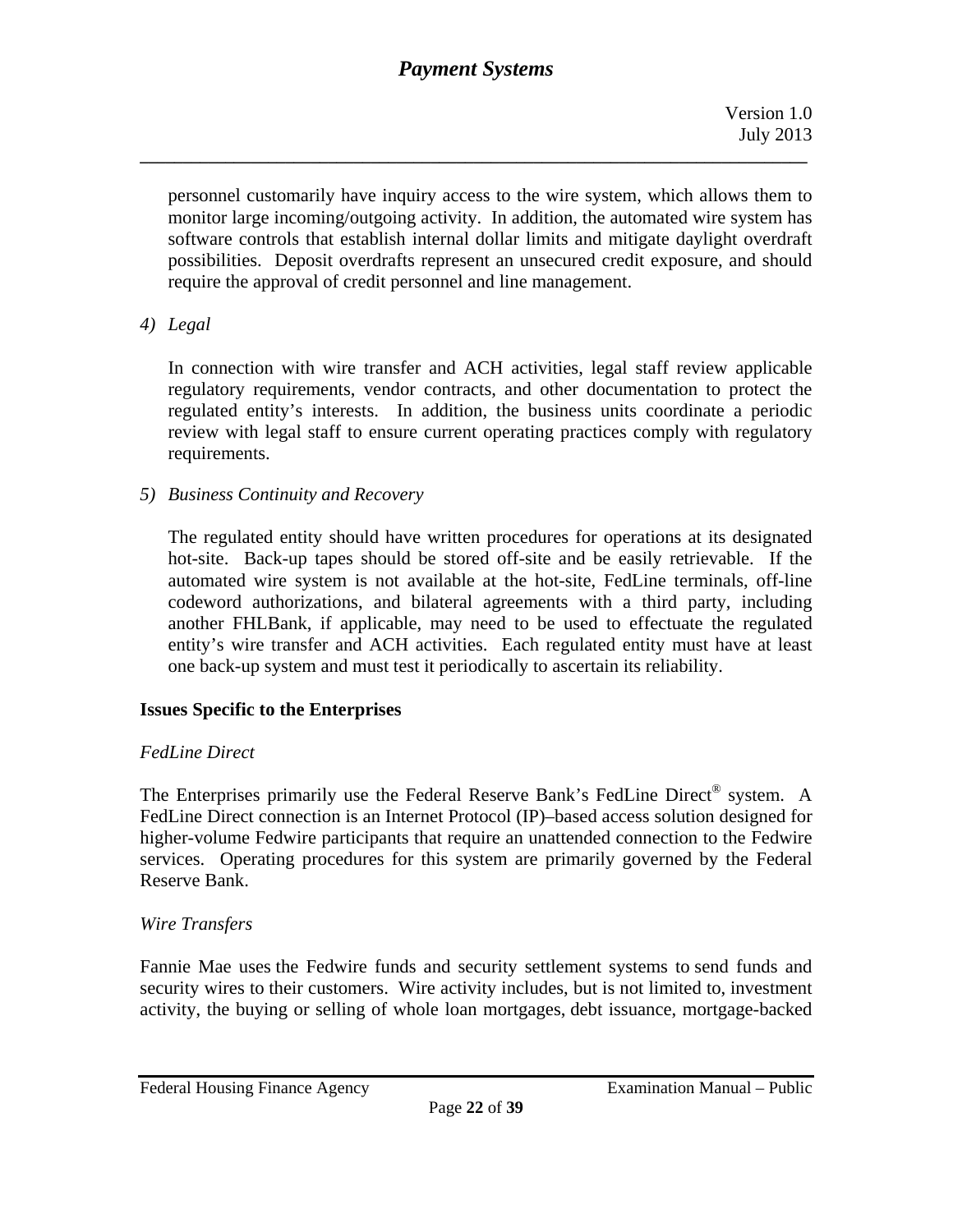securities and debt principal and interest payments, real estate owned (REO) dispositions, and swap payments.

**\_\_\_\_\_\_\_\_\_\_\_\_\_\_\_\_\_\_\_\_\_\_\_\_\_\_\_\_\_\_\_\_\_\_\_\_\_\_\_\_\_\_\_\_\_\_\_\_\_\_\_\_\_\_\_\_\_\_\_\_\_\_\_\_\_\_\_\_\_\_\_\_\_\_\_\_\_\_** 

Freddie Mac uses the Fedwire funds and security settlement systems to send wires to their customers. Wire activity includes, but is not limited to, customer payments, investment activity and settlement and issuance of Freddie Mac securities.

The Enterprises do not participate in the CHIPS network.

#### *ACH*

Fannie Mae acts as an ODFI and a RDFI for the settlement of ACH activity. They are a sending point for ACH files to settle Fannie Mae-related customer transactions and activity. ACH activity includes, but is not limited to, payroll, guaranty fee receipts, and servicer, mortgage-backed securities and debt principal and interest payments collections.

Freddie Mac is an ACH originator for Payroll, Accounts Payable, and Seller billing.

### *Daylight Overdrafts*

The Enterprises may not have daylight overdrafts at the Federal Reserve Banks relating to their interest and redemption payments. Therefore, the Enterprises must establish policies and procedures to monitor and prevent daylight overdrafts. The existence of overdrafts should be communicated to key line management, such as the regulated entity's operations and treasury operations. Treasury operations personnel should conduct ongoing monitoring to prevent the creation of daylight overdrafts.

#### **Issues Specific to the FHLBanks**

#### *FedLine Advantage*

The FHLBanks primarily use the Federal Reserve Bank's FedLine Advantage<sup>®</sup> system. A FedLine Advantage connection provides web-based access to the FedPayments® Manager tool, which allows participants to create and submit Fedwire funds and securities transfer messages, as well as to view incoming messages online. Operating procedures for this system are primarily governed by the Federal Reserve Bank.

*Wire Transfers* 

Federal Housing Finance Agency **Examination Manual** – Public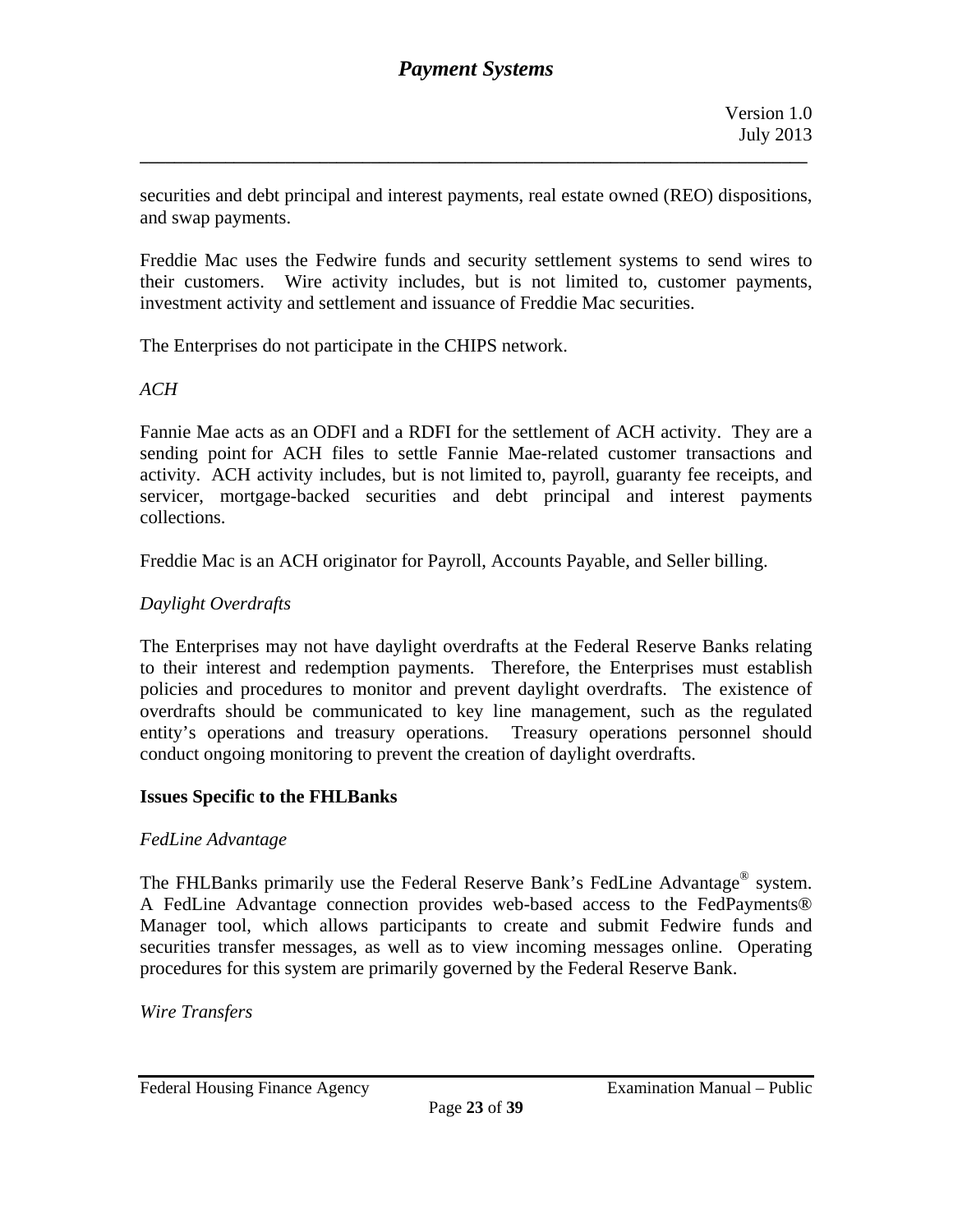**\_\_\_\_\_\_\_\_\_\_\_\_\_\_\_\_\_\_\_\_\_\_\_\_\_\_\_\_\_\_\_\_\_\_\_\_\_\_\_\_\_\_\_\_\_\_\_\_\_\_\_\_\_\_\_\_\_\_\_\_\_\_\_\_\_\_\_\_\_\_\_\_\_\_\_\_\_\_** 

Wire transfers are a critical operation in an FHLBank's activities for purposes of the purchase/sale of money market transactions and on behalf of its members. FHLBank members use the wire system to transfer funds between their accounts at other financial institutions for the purchase/sale of advances, securities, and money market instruments; and to make payments to third-parties. The FHLBanks do not participate in the CHIPS network. Therefore, international wires are processed through a correspondent bank relationship and others.

The FHLBanks often rely on vendor software to process wires. The software provides an audit trail necessary to comply with UCC-4A and BSA requirements. Vendor software is also customarily used by the FHLBanks to ensure compliance with OFAC requirements. There are several different vendors of funds transfer software packages. Each package offers a variety of control features such as automated segregation of duties, risk, and OFAC queues. The software must be compatible with the functionality of the wire system.

#### *ACH*

#### Transactional Capacity

The capacities in which FHLBanks are principally involved in ACH transactions are.

- 1) Originator. In this capacity, an FHLBank coordinates the processing of FHLBank's payroll with an outside service provider, who transmits the file to an ODFI. Generally, the FHLBank's human resource function has the responsibility for the review, processing, and reconciliation of the payroll.
- 2) Receiving Point and RDFI. In these capacities, an FHLBank receives debit and credit entries on behalf of its customers.
- 3) Net Settlement. In this capacity, an FHLBank initiates the settlement of the FHLBank customer's ACH files through a Federal Reserve Bank.
- 4) Sending Point. In this capacity, an FHLBank creates entries using the routing number of the ODFI, which is transmitted to the ACH Operator on behalf of the ODFI.

ACH responsibility is usually assigned to the demand deposit or the correspondent bank services functions of an FHLBank. The systems principally used for ACH transactions that provide access to the Federal Reserve System's on-line services and information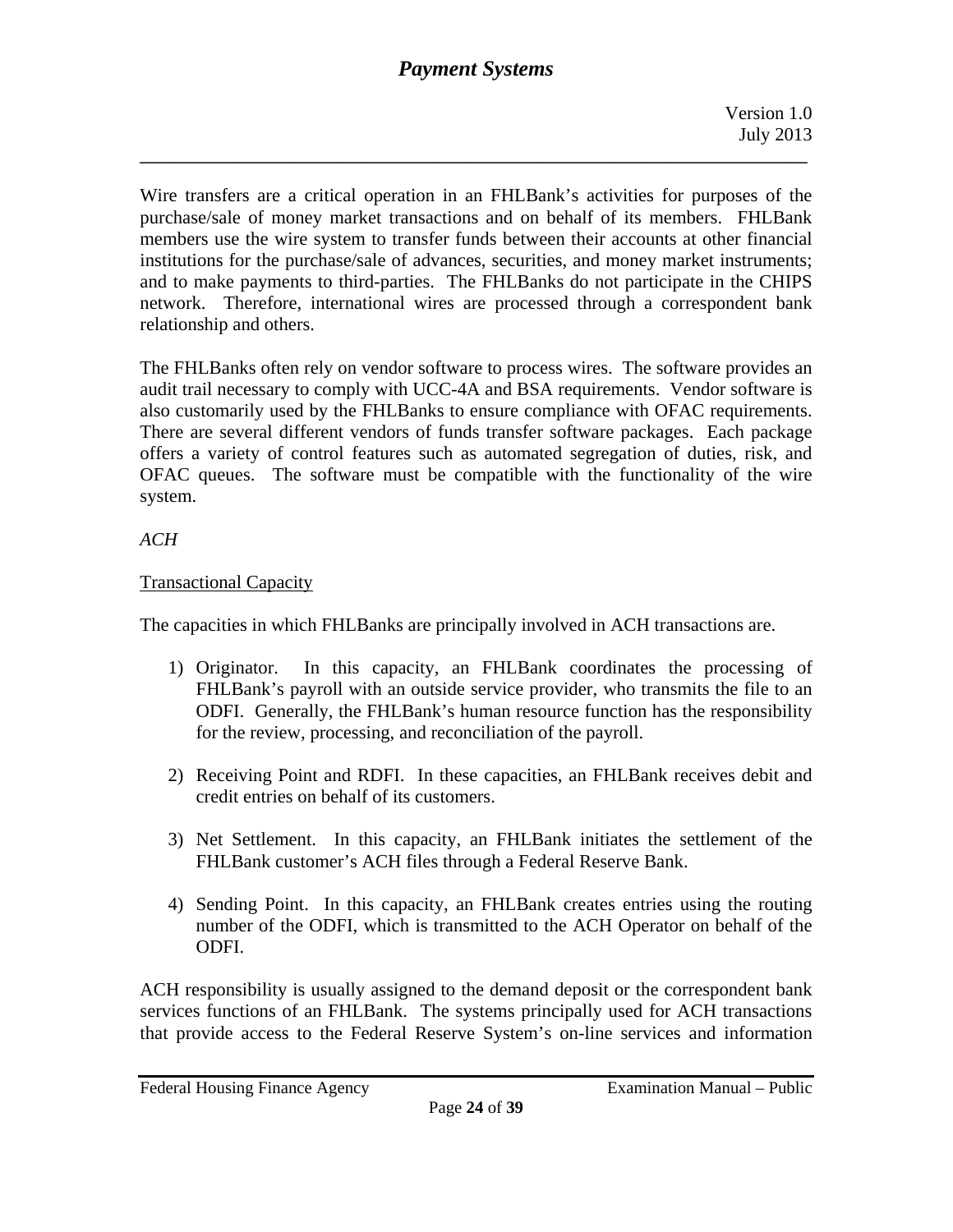**\_\_\_\_\_\_\_\_\_\_\_\_\_\_\_\_\_\_\_\_\_\_\_\_\_\_\_\_\_\_\_\_\_\_\_\_\_\_\_\_\_\_\_\_\_\_\_\_\_\_\_\_\_\_\_\_\_\_\_\_\_\_\_\_\_\_\_\_\_\_\_\_\_\_\_\_\_\_** 

include the following:

- 1) Fedwire and FedLine Web<sup>®</sup> (FedLine Web) and/or FedLine Advantage operated by the Federal Reserve System. Transactions carried out through these systems are processed through the Federal Reserve System's website.
- 2) Electronic payment network operated by the local automated clearing house. These transactions are processed through its website and transmitted through the Federal Reserve System.

#### Settlement Processing and Reconciliation

ACH files are usually received, processed, and reconciled in the manner set forth below.

- 1) An ACH file is transmitted from a Federal Reserve Bank and/or an electronic payment network. It is processed in batch form through the FHLBank's demand deposit account system by an FHLBank's information technology personnel. Financial information should not be posted to the individual accounts until it has been reviewed/reconciled by designated personnel.
- 2) Designated personnel of an FHLBank reconcile the batch that was processed by information technology personnel to ACH summary reports, deposit reports, general ledger, and the Federal Reserve Bank's statements.
- 3) Exceptions, as well as rejected and returned items, are researched and resolved prior to posting. Rejected transactions are transactions that cannot be sent through the Federal Reserve Bank or that the Federal Reserve Bank has rejected. Rejected transactions can occur for the following reasons:
	- (a) There is an error in the routing number or the account number.
	- (b) The account is a "problem" account. The account may be coded "Post No Debits" due to being overdrawn. The FHLBank should review all ACH transactions prior to their posting to an account to determine if the account will become overdrawn if the transaction is posted.
	- (c) The account may be in the process of closing. The FHLBank should review any or all transactions that will post to the account to ensure there are sufficient funds for the transactions.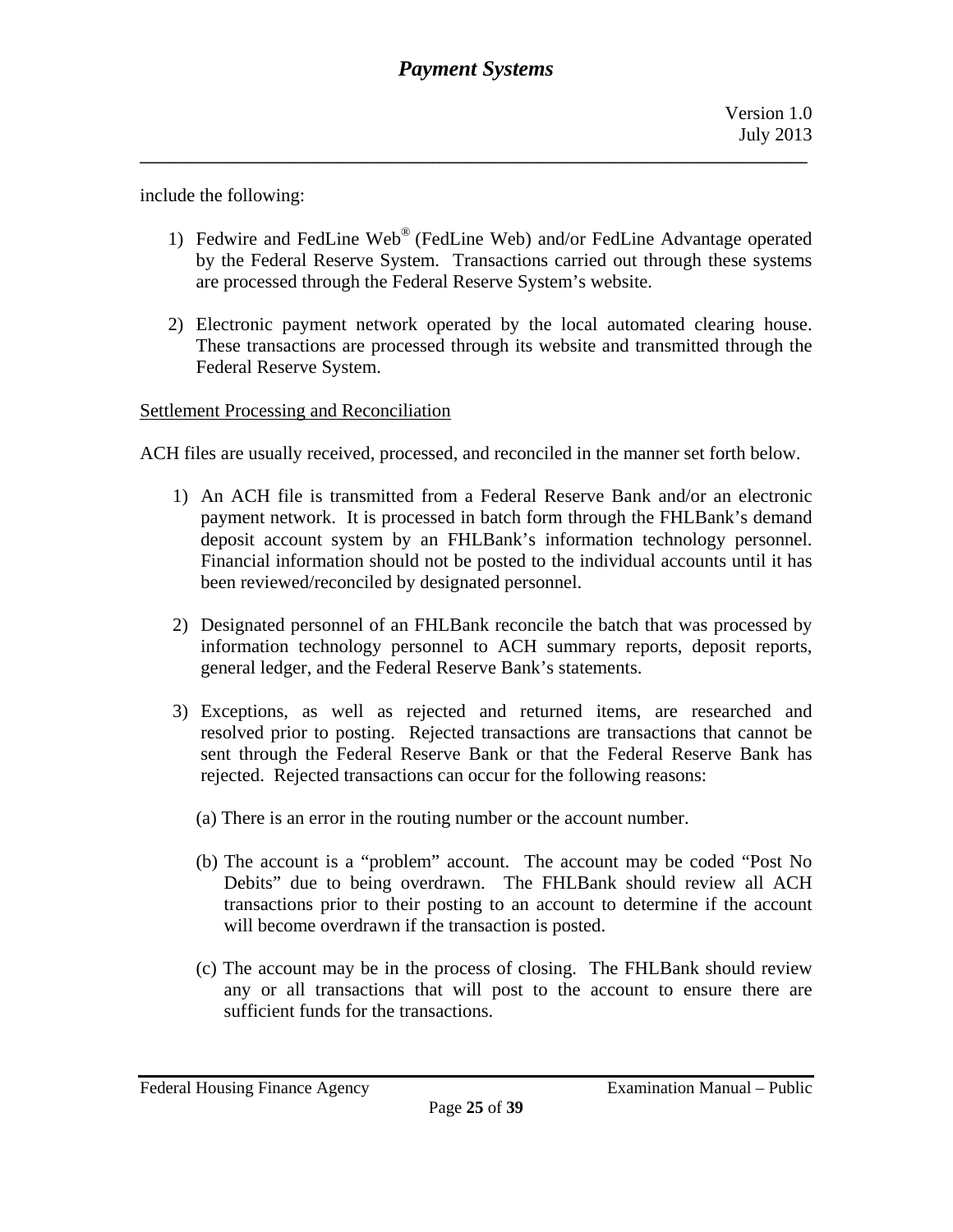4) The RDFI has the responsibility to verify and confirm with the Originator that the account number in the pre-notification is for a valid account. A "prenotification" is a non-dollar entry sent through the ACH Network by an Originator to an RDFI.

A "notification of change" is a non-dollar entry transmitted by an RDFI to the ACH Operator for transmission back to the Originator through the ODFI. It is created when the RDFI receives a pre-notification or a live dollar entry that contains incorrect information.

5) The existence of overdrafts should be communicated to key line management, such as FHLBank operations and treasury operations. FHLBank treasury operations personnel should conduct ongoing monitoring to prevent the creation of daylight overdrafts.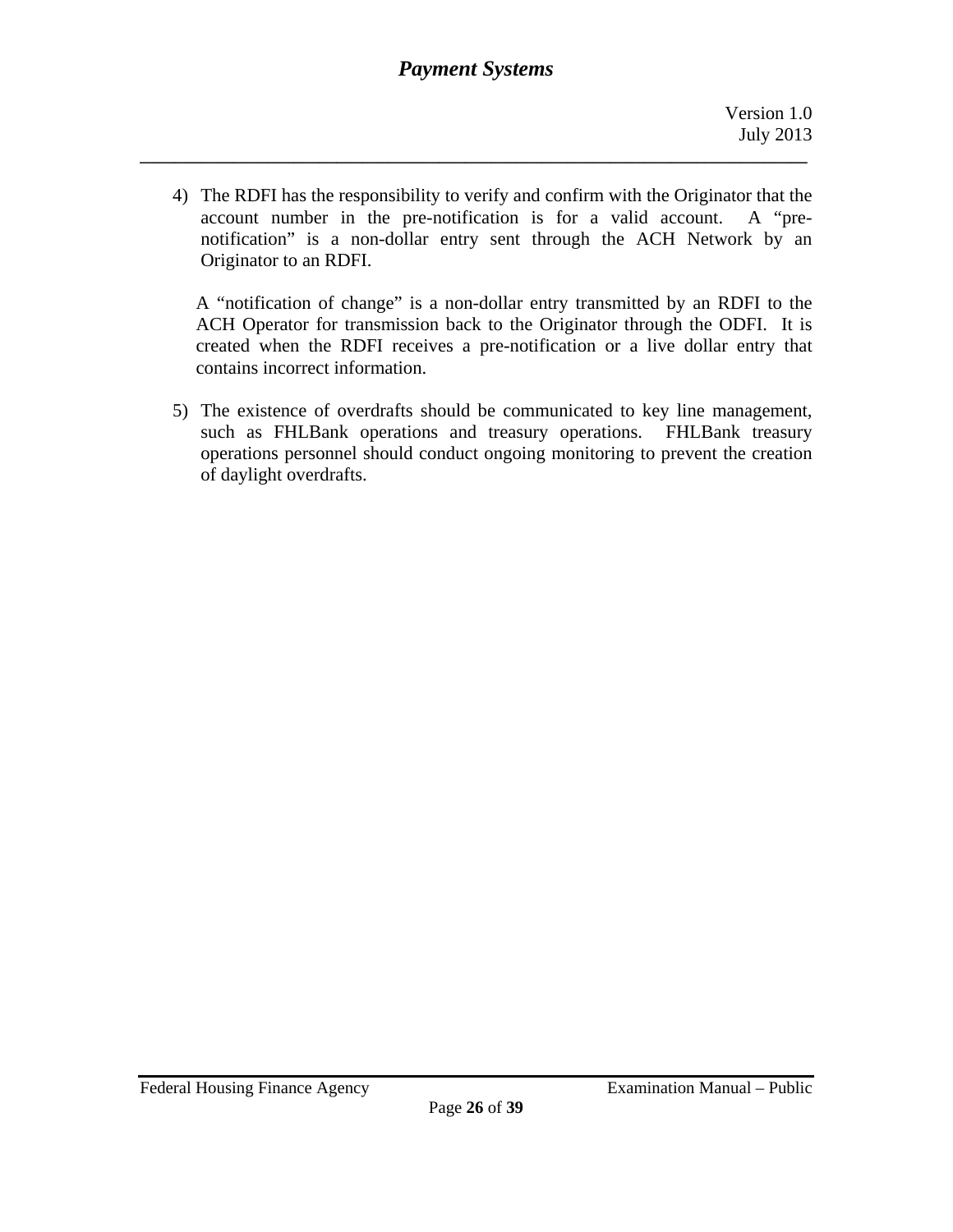**\_\_\_\_\_\_\_\_\_\_\_\_\_\_\_\_\_\_\_\_\_\_\_\_\_\_\_\_\_\_\_\_\_\_\_\_\_\_\_\_\_\_\_\_\_\_\_\_\_\_\_\_\_\_\_\_\_\_\_\_\_\_\_\_\_\_\_\_\_\_\_\_\_\_\_\_\_\_** 

#### **Examination Guidance**

The workprogram for the Payment Systems examination module is detailed below. If this module is included in the examination scope, the examiner must perform worksteps sufficient in coverage to document the basis for conclusions on the quantity of risk and quality of risk management pertaining to this area. Transaction testing is mandatory and the examiner must document sufficient work steps from Section 4, *Testing*, to support the findings and conclusions from this examination module.

In determining the extent of review and testing to be conducted in completing each examination, the examiner should take into account any applicable FHFA off-site monitoring or analysis reports, such as analysis of the quality and effectiveness of corporate governance practices, financial condition and performance, economic and housing industry conditions, internal controls, and audit coverage relating to the institution's wire transfer and ACH activities.

NOTE: Text in (*italics*) referenced in a workstep represents illustrative guidance that serves as suggestions for specific inquiry.

#### **1. Scope of Examination Work Performed**

- 1) Review past reports of examination for outstanding issues or previous problems related to payment systems.
- 2) Review applicable FHFA off-site monitoring or analysis reports, and workpapers produced as part of continuous monitoring, related to payment systems.
- 3) Assess the status of outstanding examination findings pertaining to payment systems.
- 4) Review internal audit reports for outstanding issues relating to payment systems.
- 5) Review minutes of meetings of the board of directors and relevant board and management committees for any issues regarding payment systems.

Summarize the work performed in the examination of payment systems. To the extent there were modifications to the originally planned scope based on concerns identified during the examination, document those changes and the reasons for such changes.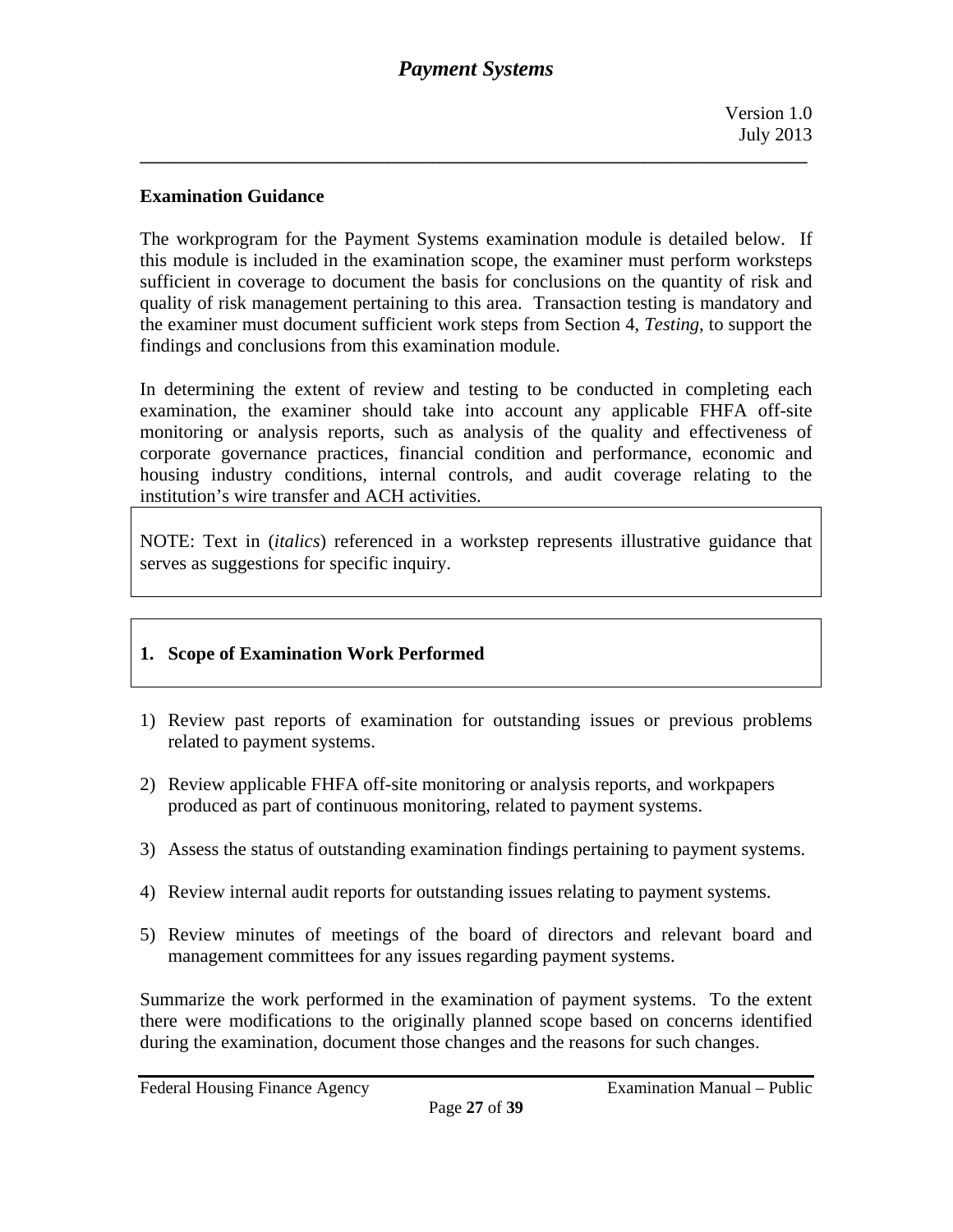#### **2. Description of Risks**

- 1) Evaluate any significant changes to wire transfer and ACH activities that have been implemented since the last examination or are being considered that may affect the regulated entity's risk profile such as management, systems, key personnel, regulatory requirements, and processing.
- 2) Identify key risks associated with the regulated entity's Payment Systems. In addition to operational risk, consider other potential risk exposure.

### **3. Risk Management**

*Risk Identification Process* 

- 1) Based on worksteps performed under **Description of Risks**, assess and conclude on the adequacy of the organization's risk identification process.
- *potential risk to the entire organization is assessed.) Organizational Structure*  2) Determine if the regulated entity has appropriately identified, monitored, and managed the credit and operational risk issues related to wire transfer and ACH activities. (*Do personnel coordinate the mitigation of such risks appropriately throughout the organization and among the divisions of the regulated entity? Coordinate examination activities with other examiners appropriately to ensure*

- 1) Identify the key personnel and their primary duties, responsibilities and technical expertise to determine if resources are effectively deployed to wire transfer and ACH activities.
- 2) Evaluate the staffing and skill level, segregation of duties, and cross-training of personnel to determine if resources are sufficient to execute the wire transfer and ACH strategies. (*Does staff have appropriate training and experience to carry-out their responsibilities within the organization? Is there segregation of duties in processing, recording, and reconciliation transactions? What steps has the regulated*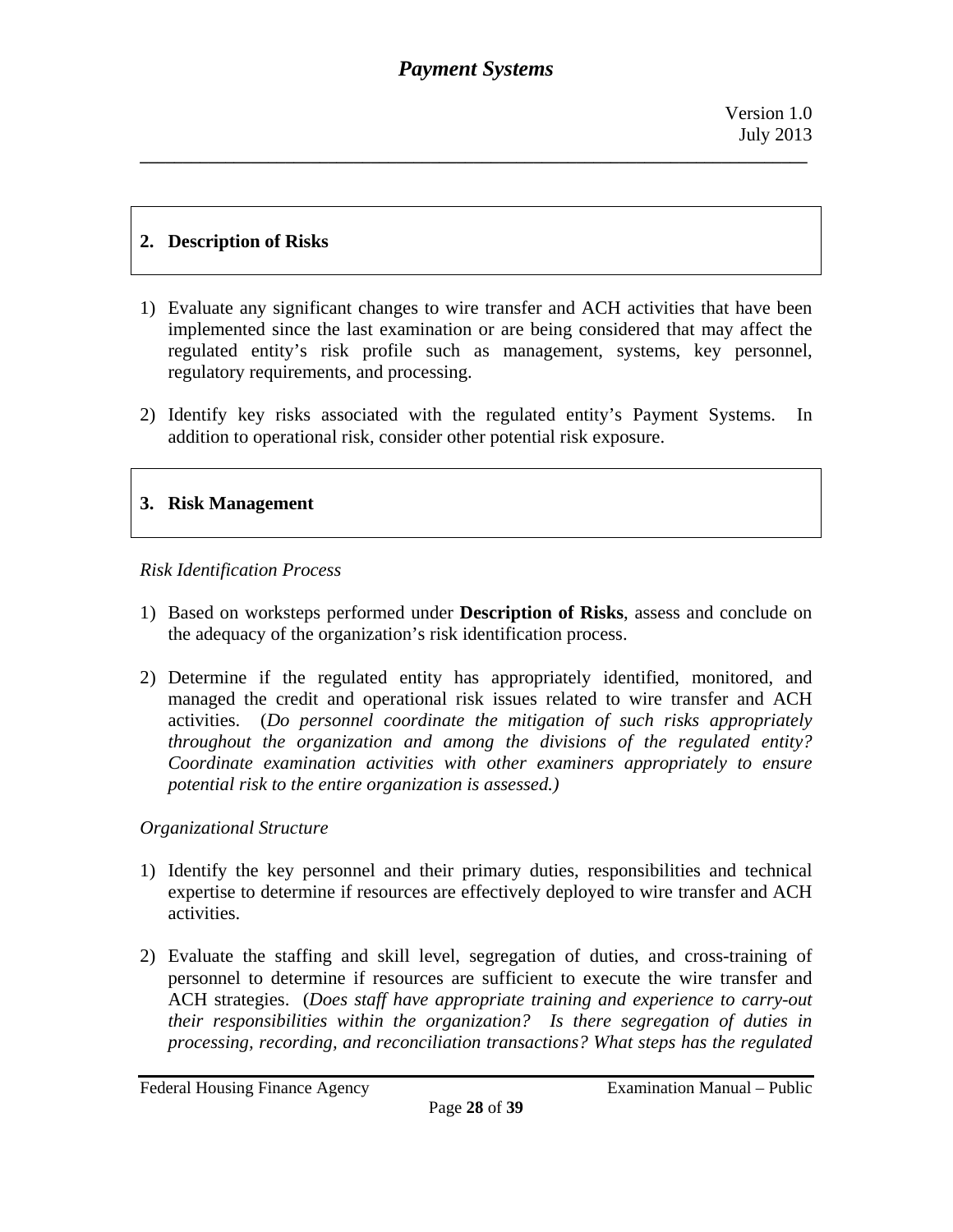*appropriate?) entity taken to address identified deficiencies in staff expertise? Are such steps* 

3) Determine whether sufficient coordination with other departments such as risk management, information technology, treasury and cash management, accounting, credit, and human resources is taking place. (*Are there adequate procedures to limit risk of loss when conducting wire transfer and ACH activities? Are mandatory leave/vacation and out of office protocols in place?*)

### *Policy and Procedure Development*

- 1) Assess the regulated entity's policies and procedures relating to the following, as applicable:
	- a) Wire transfer and ACH operations;
	- b) Risk management;
	- c) Information security;
	- d) OFAC compliance;
	- e) Fraud prevention and reporting;
	- f) Whistleblower provisions of Sarbanes-Oxley Act of 2002 and Dodd-Frank Wall Street Reform and Consumer Protection Act;
	- g) Background and credit investigations;
	- h) Business conduct and ethics;
	- i) Business continuity and recovery;
	- j) Member products; and
	- k) Vendors' risk.

 *risk to the institution resulting from wire transfer and ACH activities?)* (*Are policies and procedures current, relevant, sufficiently detailed, and consistent with the regulated entity's policies and regulations? Do the policies provide adequate guidance in controlling risk to the institution? Do policies and procedures clearly define responsibility for adhering to established parameters? Are ongoing reporting requirements established and reasonable to adequately monitor potential* 

- 2) Assess the risk management function for wire transfer and ACH activities, which may include the following:
	- a) Prohibiting or limiting specific types of wire transactions such as international and/or third-party wires;
	- b) Limiting or restricting ACH services offered;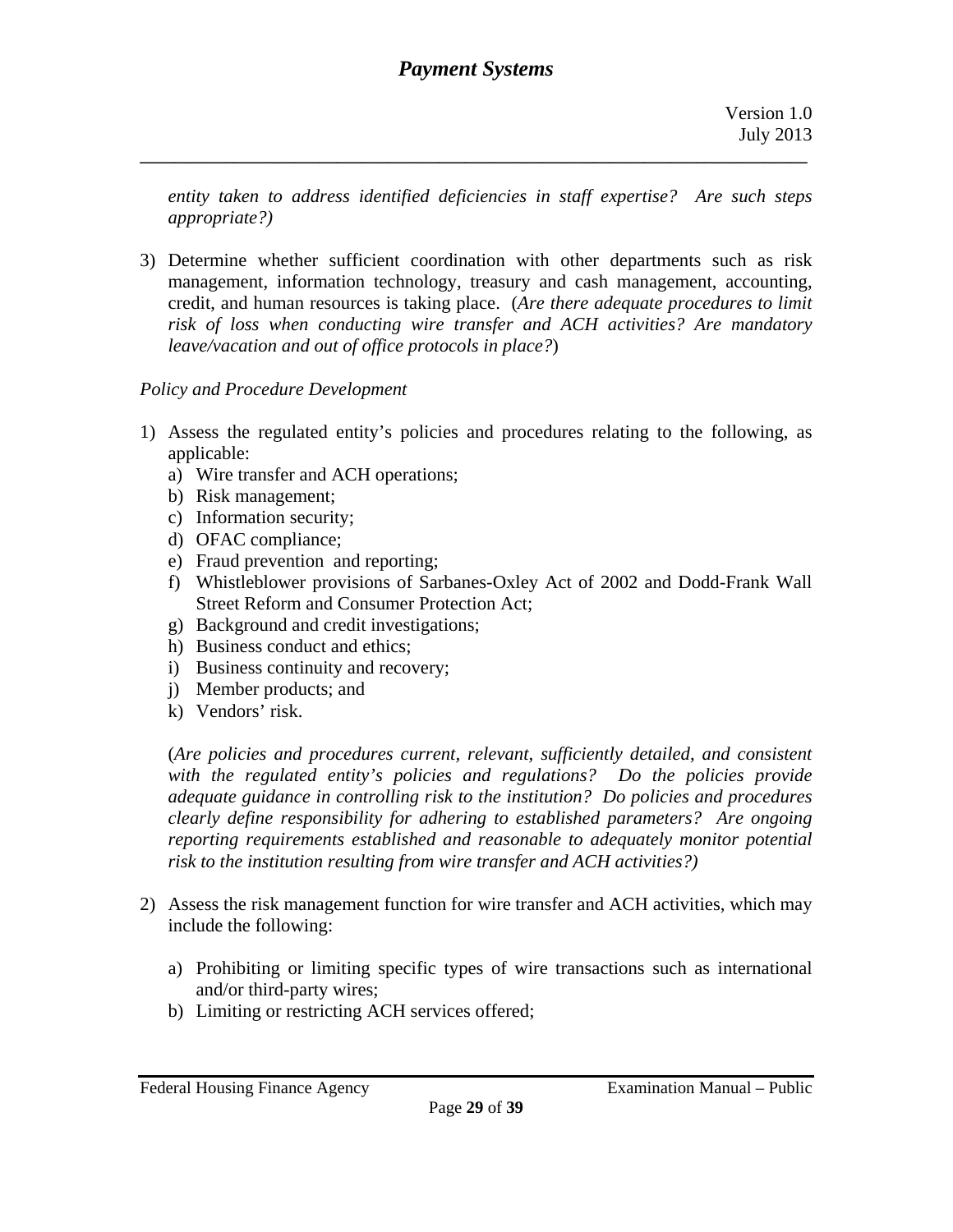- c) Establishing timeframes and requiring customer notification for estimated large dollar wire activity;
- d) Requiring specific procedures to authenticate wire transfer requests such as agreements, personal identification numbers, passwords, tokens and callback procedures;
- e) Requiring the completion of specific agreements to ensure compliance with UCC-4A and NACHA requirements;
- f) If operating as an ODFI, requiring specific security procedures to authenticate ACH requests received from an Originator or a Third-Party Sender, and establishing policies and procedures to review and monitor credit exposure limits for each of its corporate Originators;
- g) Requiring supervisory reviews of exceptions such as rejected items, deposit and daylight overdrafts, transactions with parties identified on OFAC's "Specially Designated Nationals and Blocked Persons" list, and wire requests that exceed a specific dollar amount;
- h) Restricting system access and function capabilities;
- i) Segregating processing, recording, and reconciliation duties in transactions;
- j) Requiring periodic reissuance of wire transfer personal identification numbers and test codes and reconfirming authorizations with customers; and
- k) Mitigating risks and liability with the purchase of specific insurance and bond coverage such as directors and officers liability, errors and omissions, computer cyber crime policies and fidelity bond coverage, and establishing compensating procedures and controls to address any exclusions in the policies.

## *Risk Metrics*

- *adequate?)* 1) Evaluate any risk metrics related to wire transfers and ACH activities. Conclude whether such metrics considered all aspects of potential risk to the organization. (*Are the established limits reasonable and appropriate? Are controls established*
- 2) Determine if risk metrics (composition and levels) are consistent with the risk appetite of the organization. (*Do risk parameters established for payment systems result in risk exposure beyond the regulated entity's overall risk appetite?)*
- *the regulated entity?)*  3) Evaluate the adequacy of the board and management's efforts to ensure compliance with risk metrics. (*Is information reported to the board and management accurate and comprehensive? What actions have been taken when risk metrics are not met by*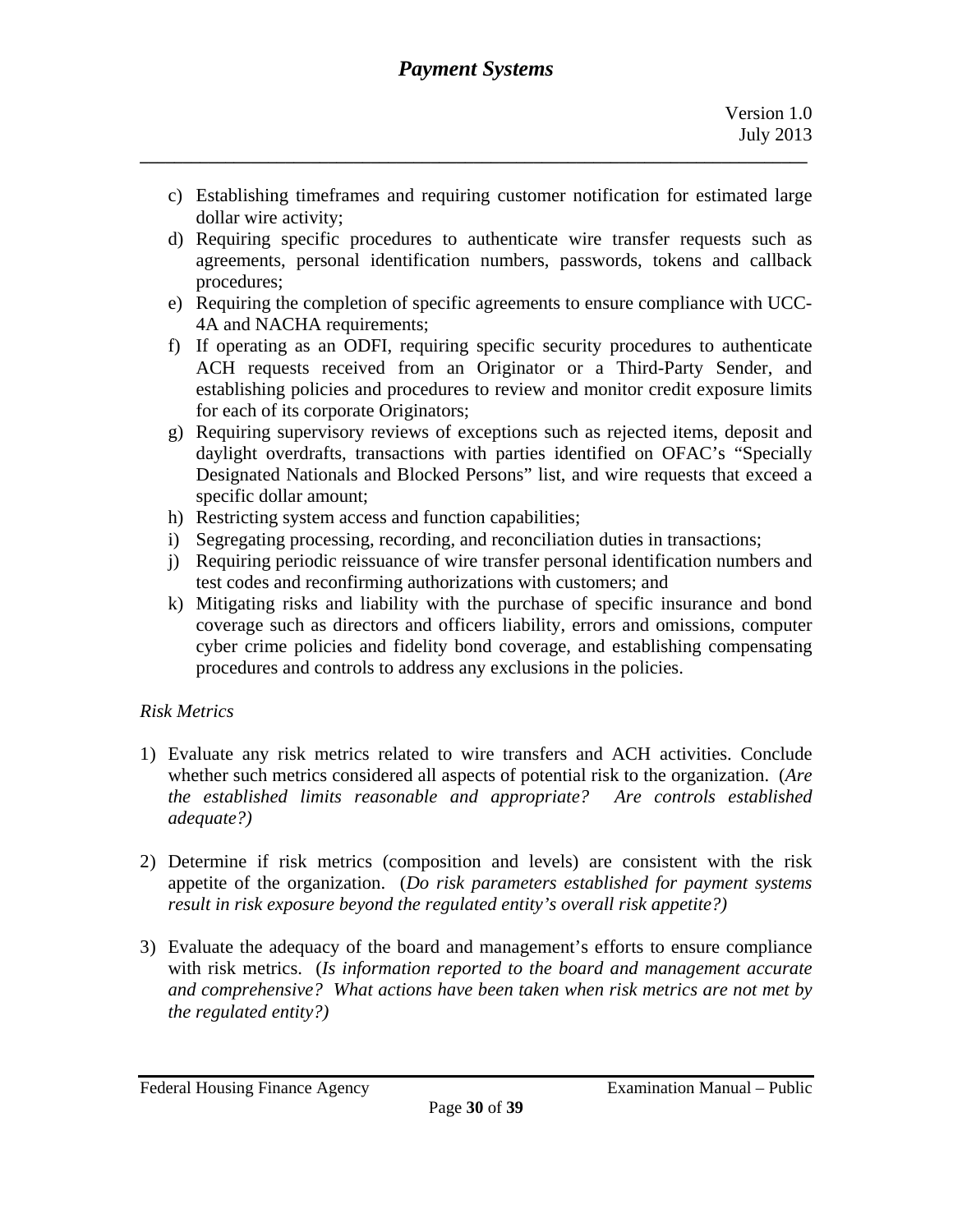**\_\_\_\_\_\_\_\_\_\_\_\_\_\_\_\_\_\_\_\_\_\_\_\_\_\_\_\_\_\_\_\_\_\_\_\_\_\_\_\_\_\_\_\_\_\_\_\_\_\_\_\_\_\_\_\_\_\_\_\_\_\_\_\_\_\_\_\_\_\_\_\_\_\_\_\_\_\_** 

#### *Reporting*

- 1) Review and assess key management reports of wire transfer and ACH activities. (*Are reports comprehensive and do they address all risk areas?*)
- 2) Determine the adequacy of senior management and operations committee reporting of key operating procedures controls and deviations. (*Do management committees and board minutes detail sufficient discussion of wire transfer and ACH activities? Are control breakdowns reported?*)

#### *Internal/External Audit*

- 1) Evaluate the effectiveness of evaluations conducted pursuant to SARBOX that identify the key risks and controls pertaining to financial reporting and evaluate potential fraud, and procedures implemented to attest periodically to the adequacy of the control environment.
- each year. (*Is testing sufficient to ensure controls reasonably limit potential losses? Does testing ensure that procedures are followed?*) 2) Evaluate the adequacy of the scope and testing performed by external and internal auditors on wire transfer and ACH activities. In addition, verify that an annual audit was conducted to determine compliance with ACH rules no later than December 1 of
- 3) Evaluate the adequacy of the scope and testing performed by outside consultants such as penetration testing. (*Is testing sufficient to ensure controls reasonably limit potential losses? Does testing ensure that procedures are followed?*)

#### *Information Technology*

- 1) Identify and assess the automated and manual systems and applicable controls over wire transfer and ACH activities for processing transactions, including:
	- a) Authorized users;
	- b) Vendor technical support and access to the automated wire system;
	- c) Utilization of spreadsheets;
	- d) Exception tracking, escalation, and reporting; and
	- e) Business continuity and recovery.

#### *Compliance*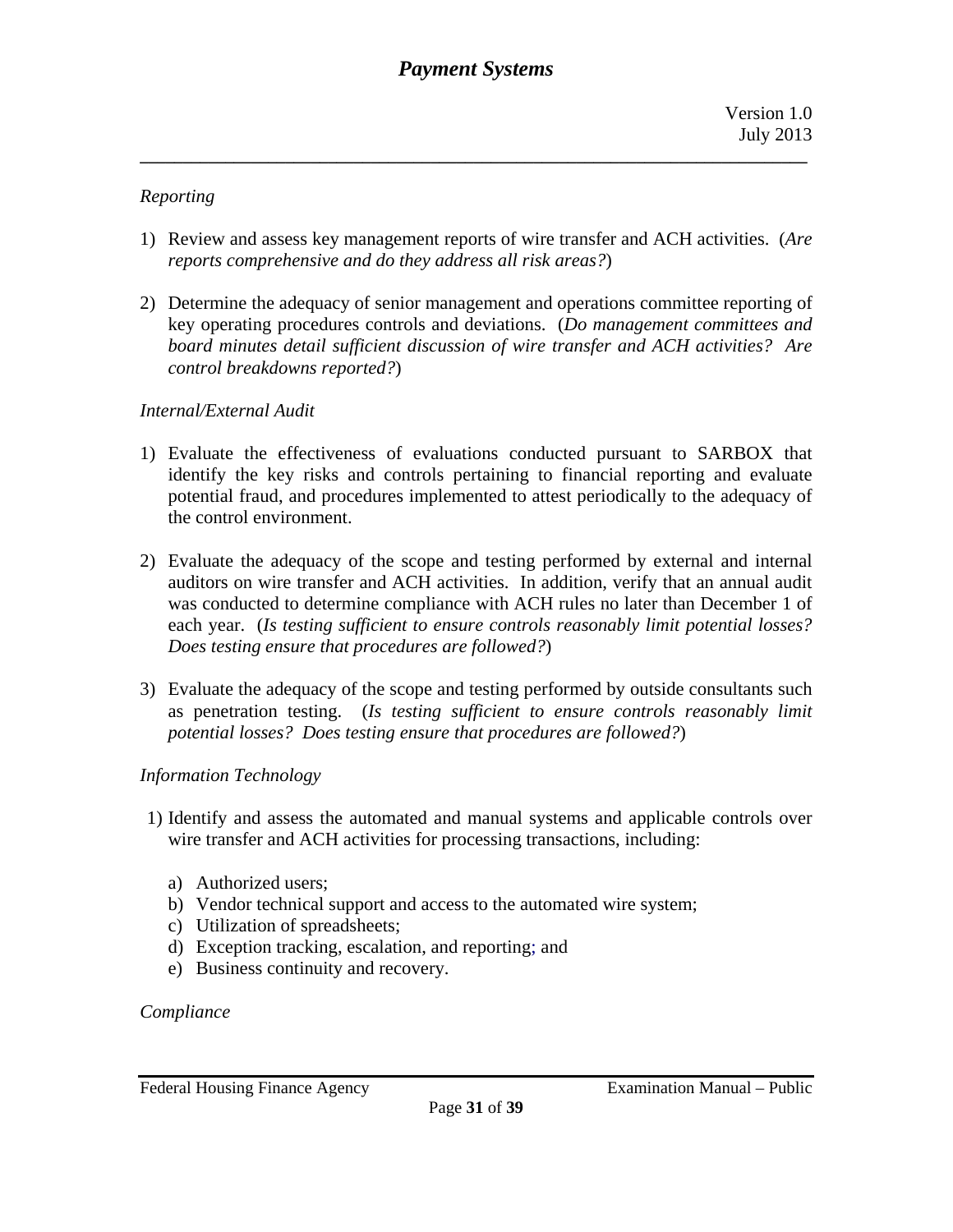*regulatory violations.)* 1) Review compliance with laws and regulations, including Regulation J of the Board of Governors, the Bank Secrecy Act, and the Office of Foreign Assets Control. (*For instances of violations, identify the cause of the violation. Let the regulated entities determine how internal controls should be strengthened to reduce risk of future* 

**\_\_\_\_\_\_\_\_\_\_\_\_\_\_\_\_\_\_\_\_\_\_\_\_\_\_\_\_\_\_\_\_\_\_\_\_\_\_\_\_\_\_\_\_\_\_\_\_\_\_\_\_\_\_\_\_\_\_\_\_\_\_\_\_\_\_\_\_\_\_\_\_\_\_\_\_\_\_** 

- 2) Review compliance with the Board of Governor's Operating Circulars and other issuances by the Federal Reserve governing specific controls and procedures for the FedWire applications, intraday liquidity management, and payment systems risk policies. (*For instances of noncompliance, identify the cause of the noncompliance. Let the regulated entities determine how internal controls should be strengthened to reduce risk of future instances of noncompliance.)*
- *there is no future noncompliance.)* 3) Review compliance with the National Automated Clearing House Association ACH Operating Rules. (*For instances of noncompliance, identify the cause of the noncompliance. Determine how internal controls should be strengthened to ensure*
- *ACH are physically secured?)* 4) Assess compliance with FHFA PMOS Standard 1 which requires the regulated entities to establish effective internal controls over systems and requires secure information systems that are supported by adequate contingency arrangements. (*Has the regulated entity ensured that they have implemented appropriate internal controls to limit risk and ensure that information technology systems for wire transfer and*

## **4. Testing**

- 1) Follow-up on previous examination findings and evaluate management's efforts to implement corrective actions.
- 2) Determine if management effectively corrected deficiencies noted by internal audit.
- 3) Conduct testing as appropriate. The scope of testing should be based on the preliminary review of governance, risk management, internal controls, and audit coverage. Specific examples include, but are not limited to, the following:

## Wire Transfers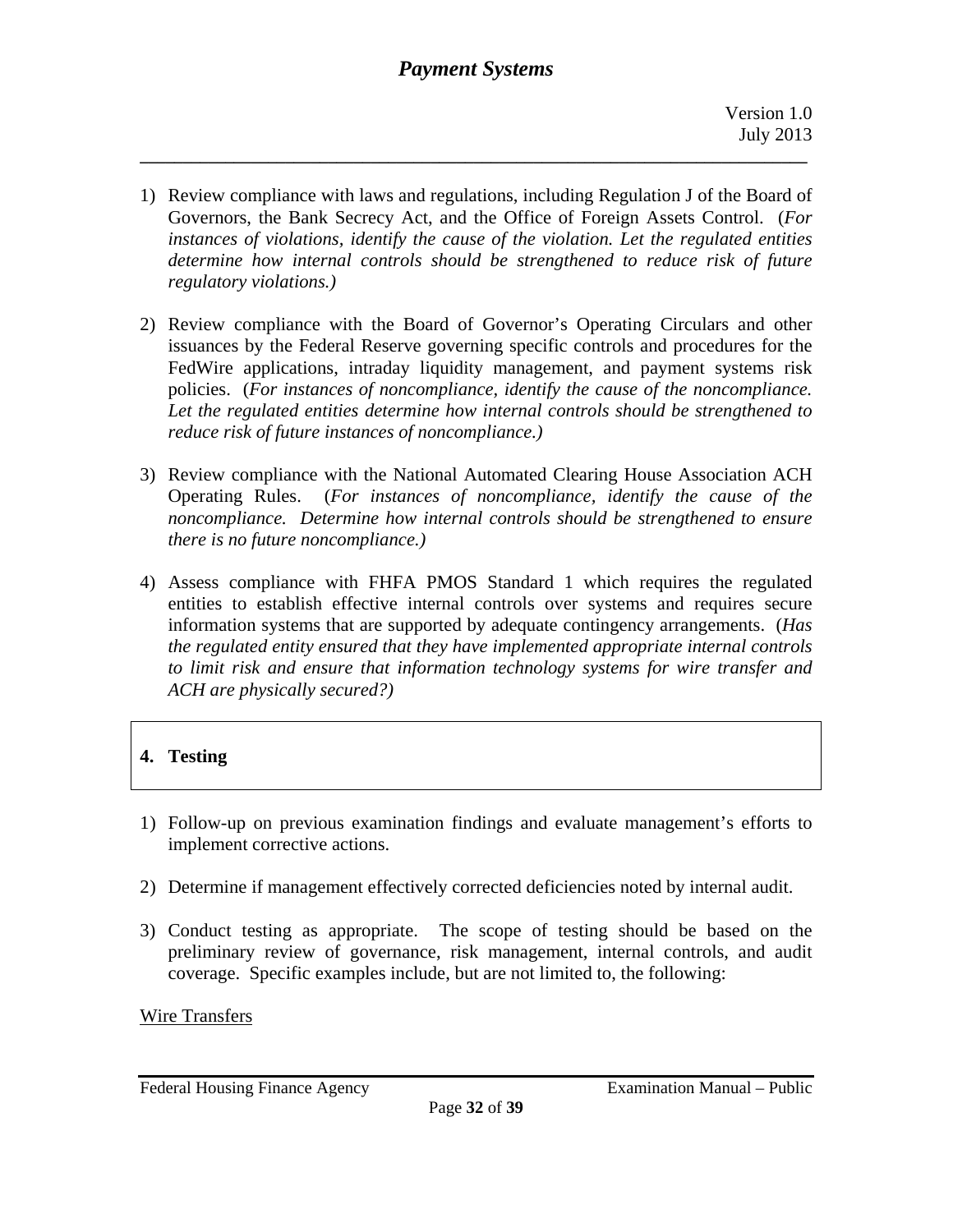- a) Restrictions upon physical access to the wire terminals or, in their absence, compensating controls to ensure proper authorization of transactions such as dual control, limitations upon system access or function capabilities, and managerial review;
- b) Verification procedures to ensure proper authorization of wire requests received by telephone, fax, internet, letter and departmental communication such as agreements, personal identification numbers, test codes, tokens, callback procedures, and customer confirmations;
- establishment of employees' system capabilities; access and function capabilities; c) System controls applicable to the automated wire system such as the review and system defaults pertaining to user identifications; password composition and length; number of attempts before being locked-out; expiration and timeout; and dollar limitations;
- d) Timely recording and reconciliation of wire transactions;
- e) Evaluation of deposit and daylight overdrafts that were the result of wire transfer activity and whether the occurrences were isolated or the result of weaknesses in the internal control environment;
- f) Periodic coordination with legal counsel to ensure that governing agreements and addenda adequately address UCC 4A requirements;
- g) Adequacy of software to identify potential suspects on OFAC's "Specially Designated Nationals and Blocked Persons" list;
- h) Recoverability of telephone recordings and compliance with applicable state privacy requirements mandating disclosures to customers when conversations are being recorded;
- i) Background and credit investigations for wire transfer personnel and fraud prevention actions such as mandating that wire transfer personnel take the required minimum number of consecutive vacation days;
- j) Reissuance of wire transfer personal identification numbers and test codes as well as confirmation of authorizations with the customers;
- k) Completion of applicable vendor agreements and compliance with vendors' risk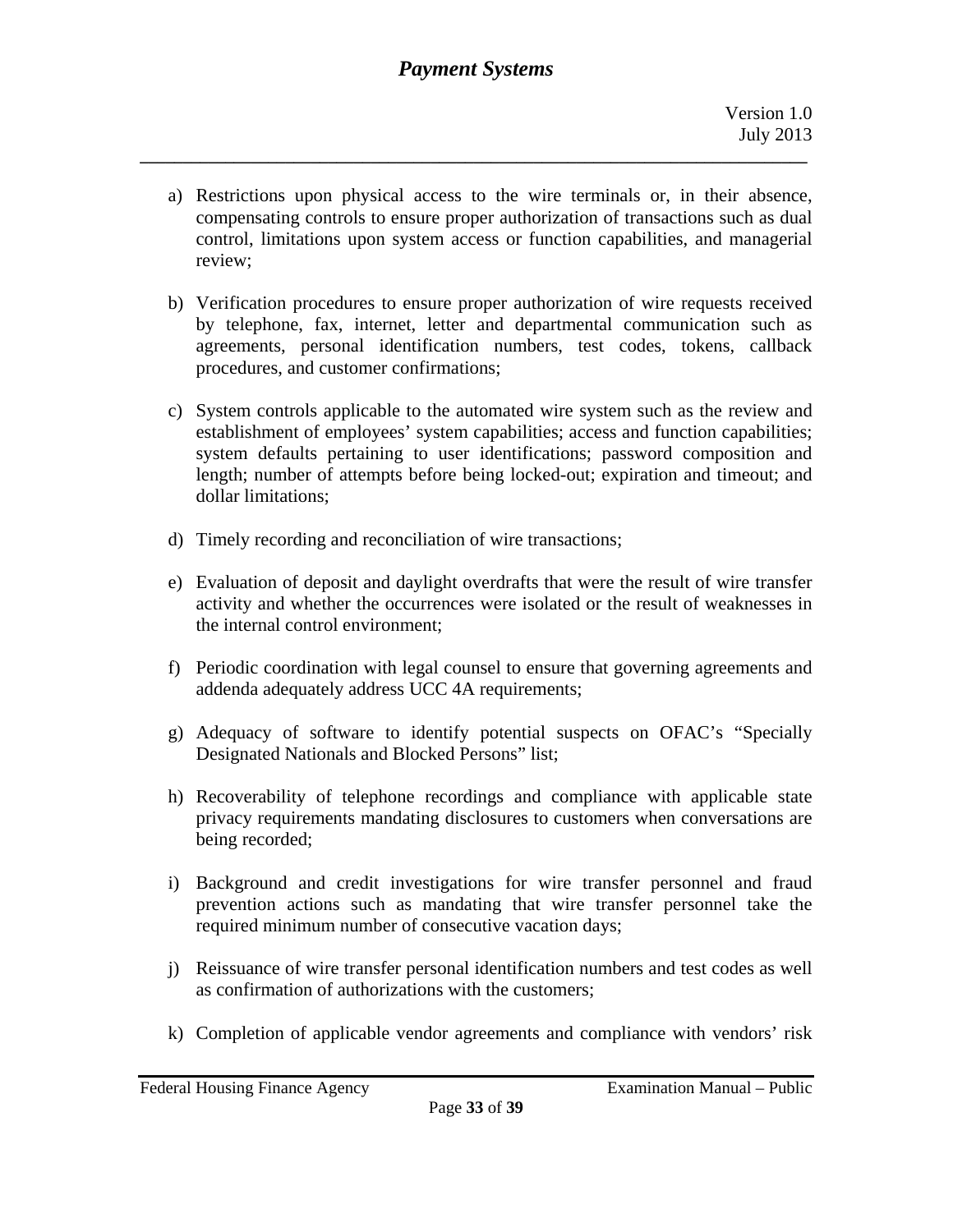policies; and

l) Establishment of record retention procedures that pertain to automated and manual records.

#### ACH

- a) ACH transactions are requested and processed by authorized personnel. Observe that physical security has been established over the terminals, or in their absence, compensating controls to ensure proper authorization have been established. Specific attributes to consider are:
	- (1) Identify the regulated entity's ACH transactional capacity and evaluate the methodology of receiving the ACH request, such as FedLine Advantage, FedLine Direct, telephone, fax, Internet, or letter. If the regulated entity is operating as an ODFI, evaluate the adequacy of the security procedures established with the Originator and/or Third-Party Sender, and limiting credit risk exposures with its corporate Originators.
	- (2) Review the system controls applicable to the terminals such as the review and establishment of employees' system capabilities, access and function capabilities, system defaults pertaining to user identification, password composition and length, number of attempts before being locked-out, expiration and timeout.
	- (3) Observe the processing of an ACH transaction. If applicable, verify compliance with dual control requirements.
	- (4) Review a sample of incoming, outgoing, and future-dated ACH transactions. Verify authorizations, including agreements and resolutions, and the timeliness and accuracy of posting to the customer's account. Also, if applicable, select a current transaction and trace to the confirmation.
	- (5) If applicable, review the supporting documentation of a recently completed pre-notification and determine compliance with NACHA's requirements.
	- (6) If applicable, review the supporting documentation of a recently completed Notification of Change and determine compliance with NACHA requirements.
- b) Review the ACH reconciliation as of the examination date. In addition, evaluate the adequacy of the following attributes:
	- (1) Segregation of duties;
	- (2) In the event the assigned employee is absent, another employee has been designated to reconcile the accounts;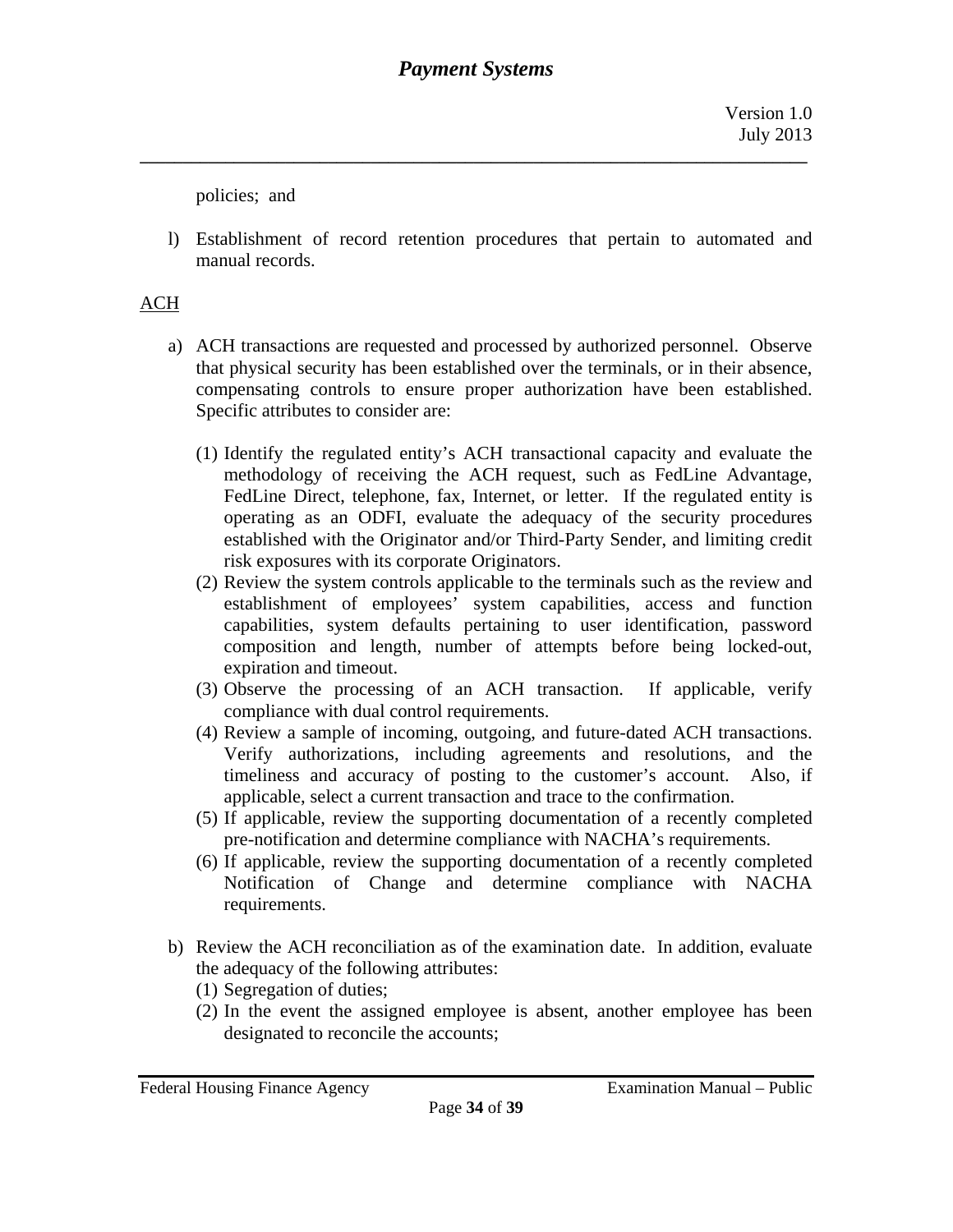- (3) Timely review, reconciliation of balances and resolution of differences and rejected items;
- (4) Managerial review of the reconciliations; and
- (5) Periodic reporting to accounting personnel.
- c) Review the most recent deposit overdraft report and daylight overdrafts. If the overdrafts were the result of ACH activity, review with line management the situations that caused the customer deposit and/or daylight overdraft, and corrective action implemented. Evaluate whether the overdrafts were isolated, and whether they were the result of weaknesses in the design of the internal control environment, or lack of compliance with existing policies and procedures.
- d) Review a sample of ACH agreements and applicable resolutions. Verify that legal counsel conducts periodic reviews to ensure that the agreements adequately address NACHA, UCC-4A, and OFAC requirements.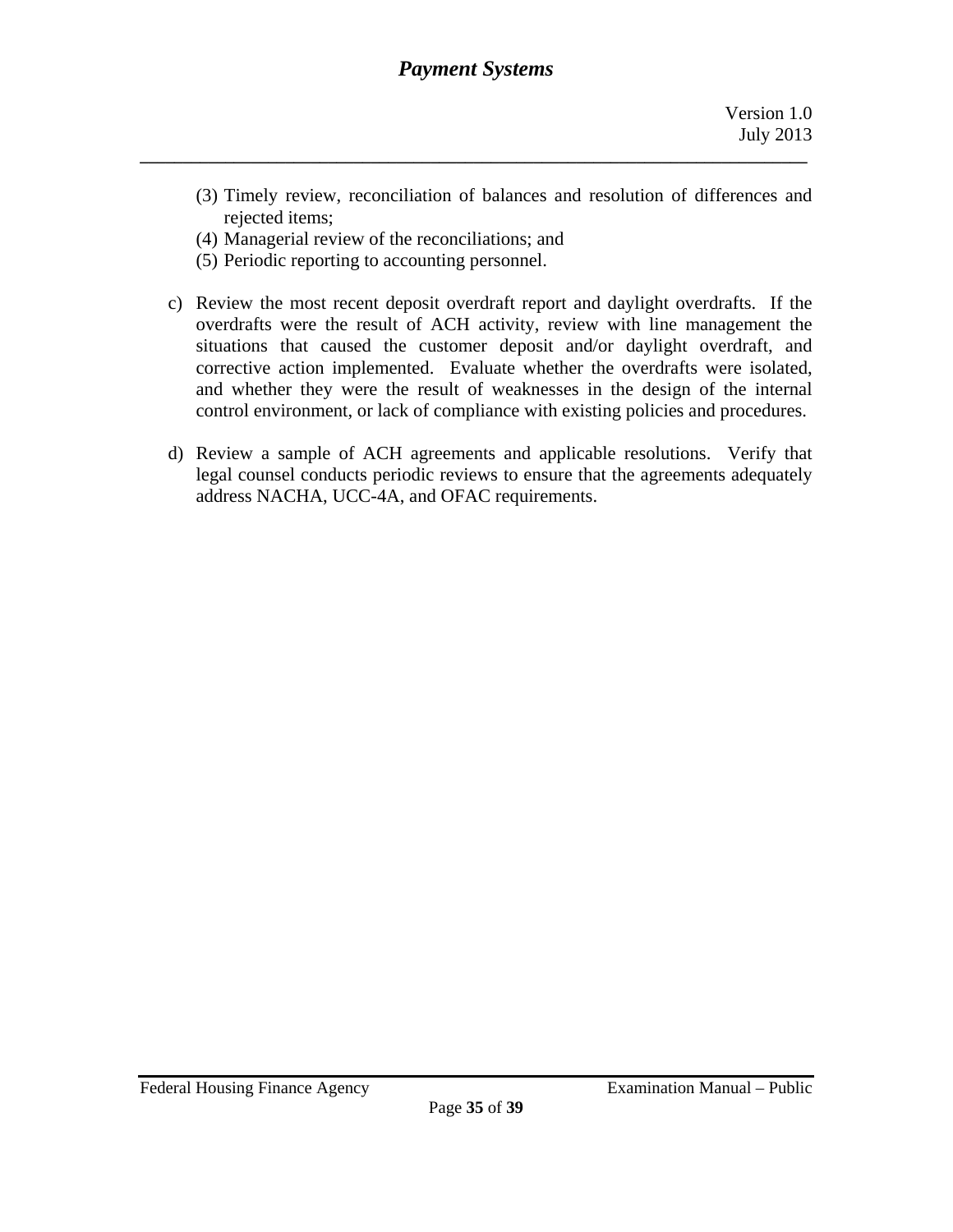**\_\_\_\_\_\_\_\_\_\_\_\_\_\_\_\_\_\_\_\_\_\_\_\_\_\_\_\_\_\_\_\_\_\_\_\_\_\_\_\_\_\_\_\_\_\_\_\_\_\_\_\_\_\_\_\_\_\_\_\_\_\_\_\_\_\_\_\_\_\_\_\_\_\_\_\_\_\_** 

## **5. Conclusions**

- 1) Summarize conclusions for all examination work performed, including work performed by other FHFA staff as it relates to the regulated entity's payment systems function. Develop a memorandum articulating the risks to the institution resulting from payment system practices and the regulated entity's management of those risks. The memorandum should describe the basis of conclusions reached and summarize the analysis completed. Within the memorandum, discuss the types of risk the regulated entity is exposed to (e.g., market, credit, operational); the level of risk exposure; the direction of risk (stable, decreasing, increasing); and the quality of risk management practices (strong, adequate, weak). A memorandum must be prepared irrespective of whether the examiner's assessment is positive or negative.
- 2) Conclude on the responsiveness to previous examination findings. Evaluate the adequacy of the regulated entity's response to previous examination findings and concerns.
- 3) Develop findings and prepare findings memoranda, as appropriate. Based on examination work performed, develop findings communicating concerns identified during the examination. Findings should identify the most significant risks to the institution and the potential effect to the regulated entity resulting from the concerns identified. Such documents should describe a remediation plan specifying the appropriate corrective action to address examination concerns and establish a reasonable deadline for the regulated entity to remediate the finding. Communicate preliminary findings to the EIC. Discuss findings with regulated entity personnel to ensure the findings and analyses are free of factual errors.
- 4) Develop a list of follow-up items to evaluate during the next annual examination. In addition to findings developed in the steps above, include concerns noted during the examination that do not rise to the level of a finding. Potential concerns include issues the regulated entity is in the process of addressing, but require follow-up work to ensure actions are completed appropriately. In addition, potential concerns should include anticipated changes to the institution's practices or anticipated external changes that could affect the institution's payment system practices.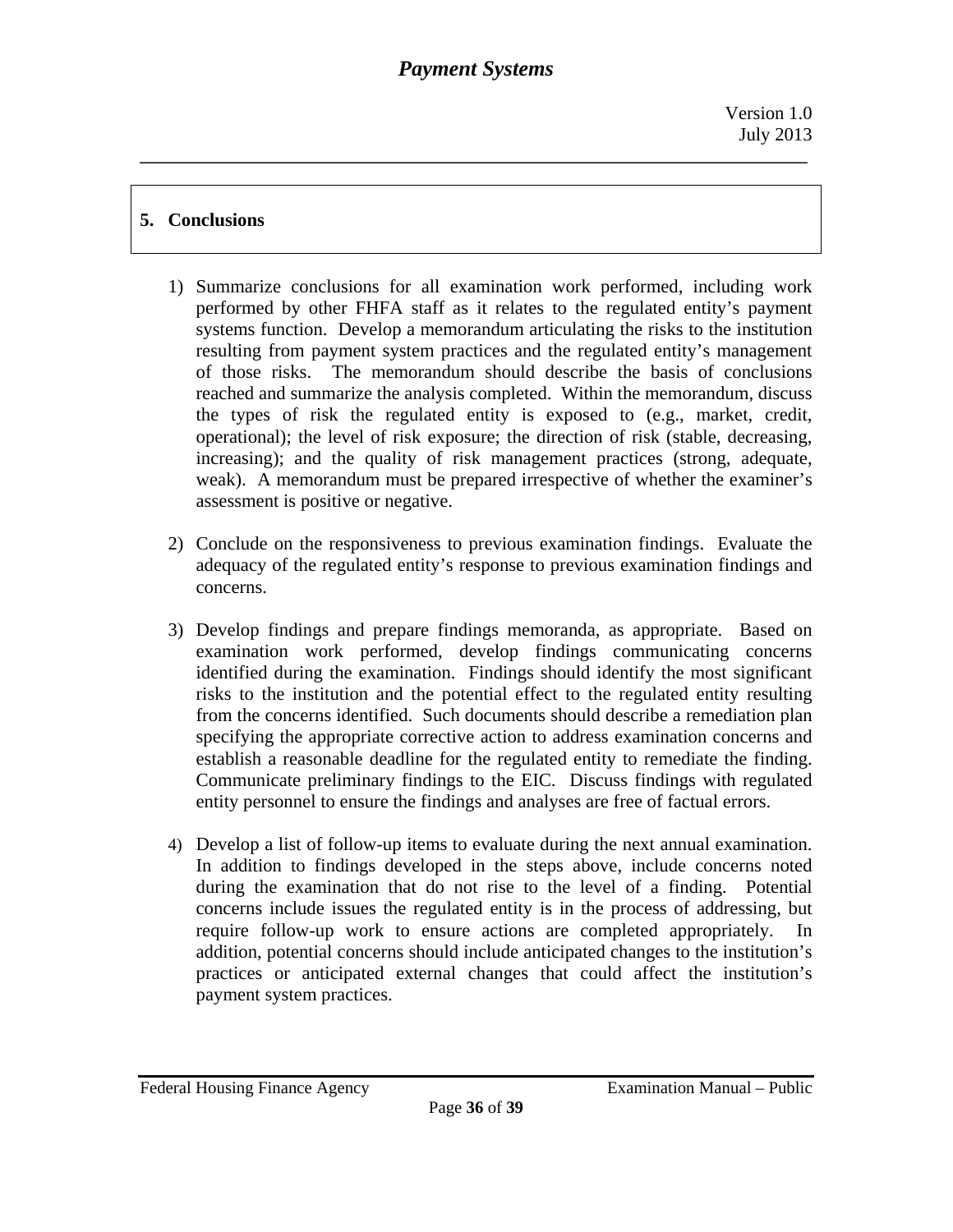**\_\_\_\_\_\_\_\_\_\_\_\_\_\_\_\_\_\_\_\_\_\_\_\_\_\_\_\_\_\_\_\_\_\_\_\_\_\_\_\_\_\_\_\_\_\_\_\_\_\_\_\_\_\_\_\_\_\_\_\_\_\_\_\_\_\_\_\_\_\_\_\_\_\_\_\_\_\_** 

Version 1.0 July 2013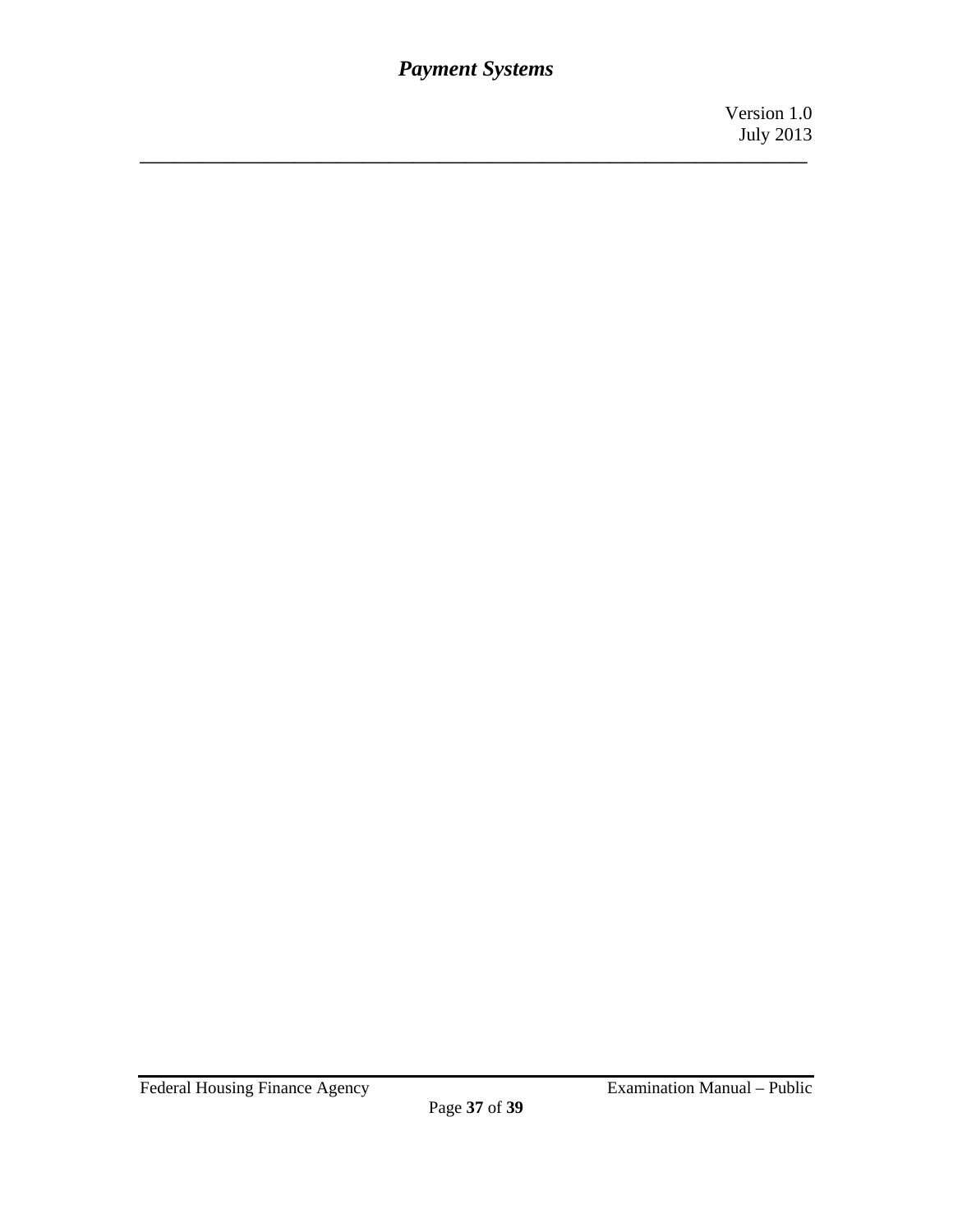## **Workprogram**

### **1. Scope of Examination Work Performed**

Workpapers must document the examination activities undertaken to evaluate potential risks related to payment systems.

#### **2. Description of Risks**

- Identify areas of concern related to payment systems
- Assess current risks and trends in the risk to the organization related to payment systems
- Evaluate changes within the organization or industry affecting risk
- Evaluate the entity's own risk-identification practices and conclude on their adequacy

### **3. Risk Management**

- Assess and conclude on the adequacy of the organization's risk identification process
- Assess and conclude on the overall adequacy of internal controls, including an evaluation of:
	- o The regulated entity's organizational structure
	- o Policy and procedure development for payment systems
	- o Appropriateness of risk metrics established for payment systems
	- o Reporting by management and the board
- Assess and conclude on the internal and external audit of risks
- Assess and conclude on the adequacy of information technology and controls related to payment systems
- Assess and conclude on the adequacy of the organization's efforts to ensure:
	- o Compliance with laws, regulations and other supervisory guidance
		- o Compliance with the organization's policies and procedures

## **4. Testing**

• Complete testing, as appropriate, to assess adherence with examination standards

## **5. Conclusions**

- Summarize conclusions for all examination work performed related to wire transfer and ACH
	- o Conclude on the level of risk to the organization
	- $\circ$  Include an assessment of the adequacy of an organization's monitoring of risk and establishment of internal controls to mitigate risk
- Conclude on responsiveness to examination findings from previous examinations